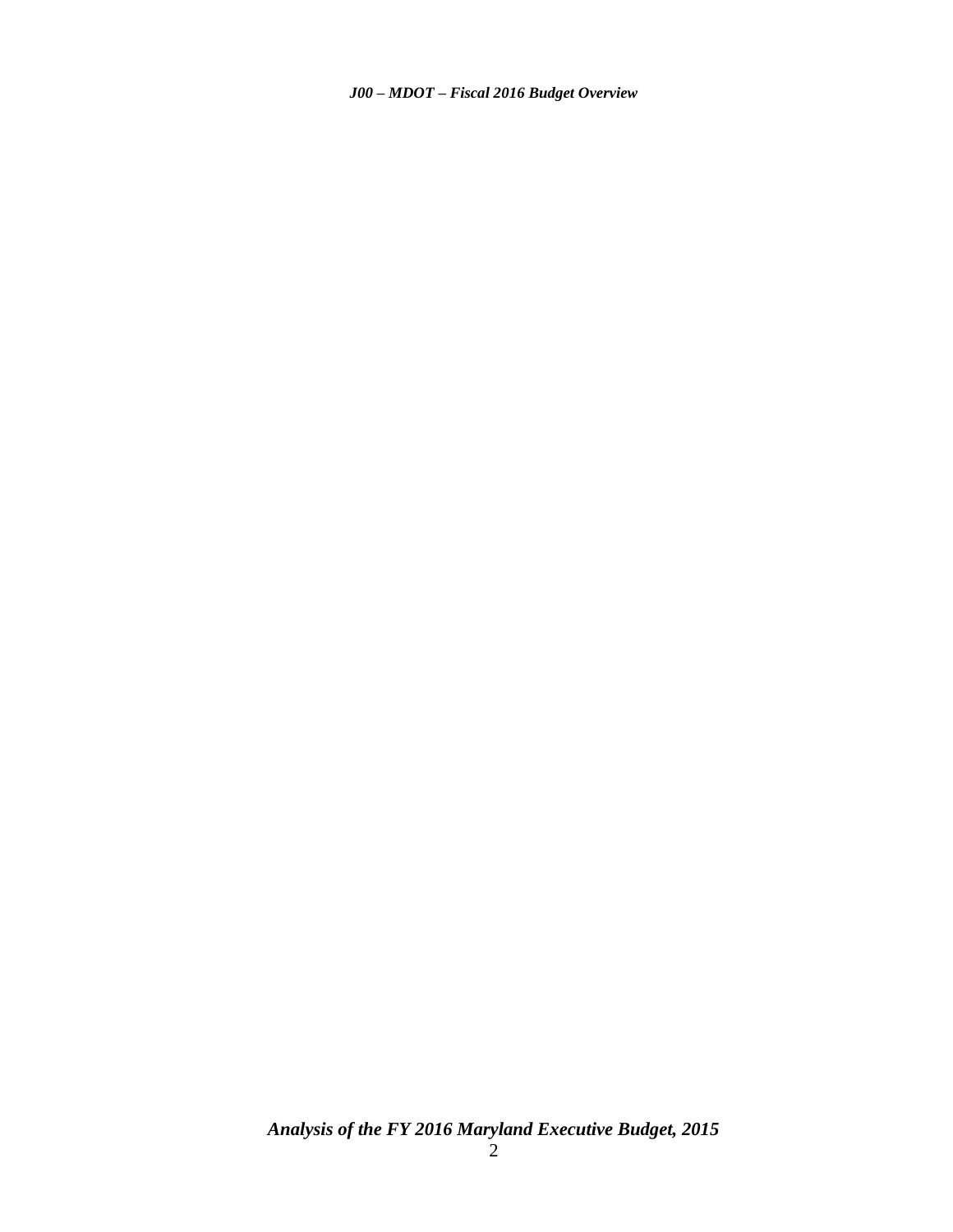# *Analysis in Brief*

### **Issues**

*Transportation Policy – Detours Ahead***:** The Transportation Trust Fund (TTF) forecast and the *Consolidated Transportation Program* (CTP) submitted as required with the Maryland operating budget were developed by the previous administration. Policy changes such as Highway User Revenue (HUR) funding levels and changes to the capital program (*e.g.*, the Red and Purple Lines) can have significant fiscal and budgetary impacts. **The Maryland Department of Transportation (MDOT) should brief the committees on the intended manner and timing of notifications to the legislature and the public of changes in policies or the capital program which will have significant fiscal or budgetary impacts. Language to restrict funding for local transportation aid and transit capital projects to the intended purposes is included in the Recommended Actions section of this analysis.**

*Federal Aid Outlook Uncertain:* Federal transportation funding aid to the states is currently provided through an extension of the Moving Ahead for Progress in the 21st Century Act (MAP-21), which will expire May 31, 2015. Most of the federal funding that MDOT receives comes from the Federal Highway Trust Fund (FHTF), which will have a shortfall in federal fiscal 2016 of \$17 billion unless Congress acts to raise revenues, reduce expenditures, or implement some combination of the two. State departments of transportation would like the budget certainty a long-term surface transportation authorization and an adequately funded FHTF would provide but continuation of the recent practices of short-term extensions and ad-hoc transfers to keep the FHTF solvent appears likely to continue. **MDOT should comment on the status of federal re-authorization efforts and the impact(s) to the capital program should Congress fail to pass a long-term re-authorization providing funding at, at least, the current level.**

### <span id="page-2-0"></span>**[Recommended Actions](#page-23-0)**

- 1. Add annual budget bill language requiring notification of capital budget changes.
- 2. Add annual budget bill language establishing a position cap.
- 3. Add language restricting funds for local transportation aid and transit capital projects to those purposes.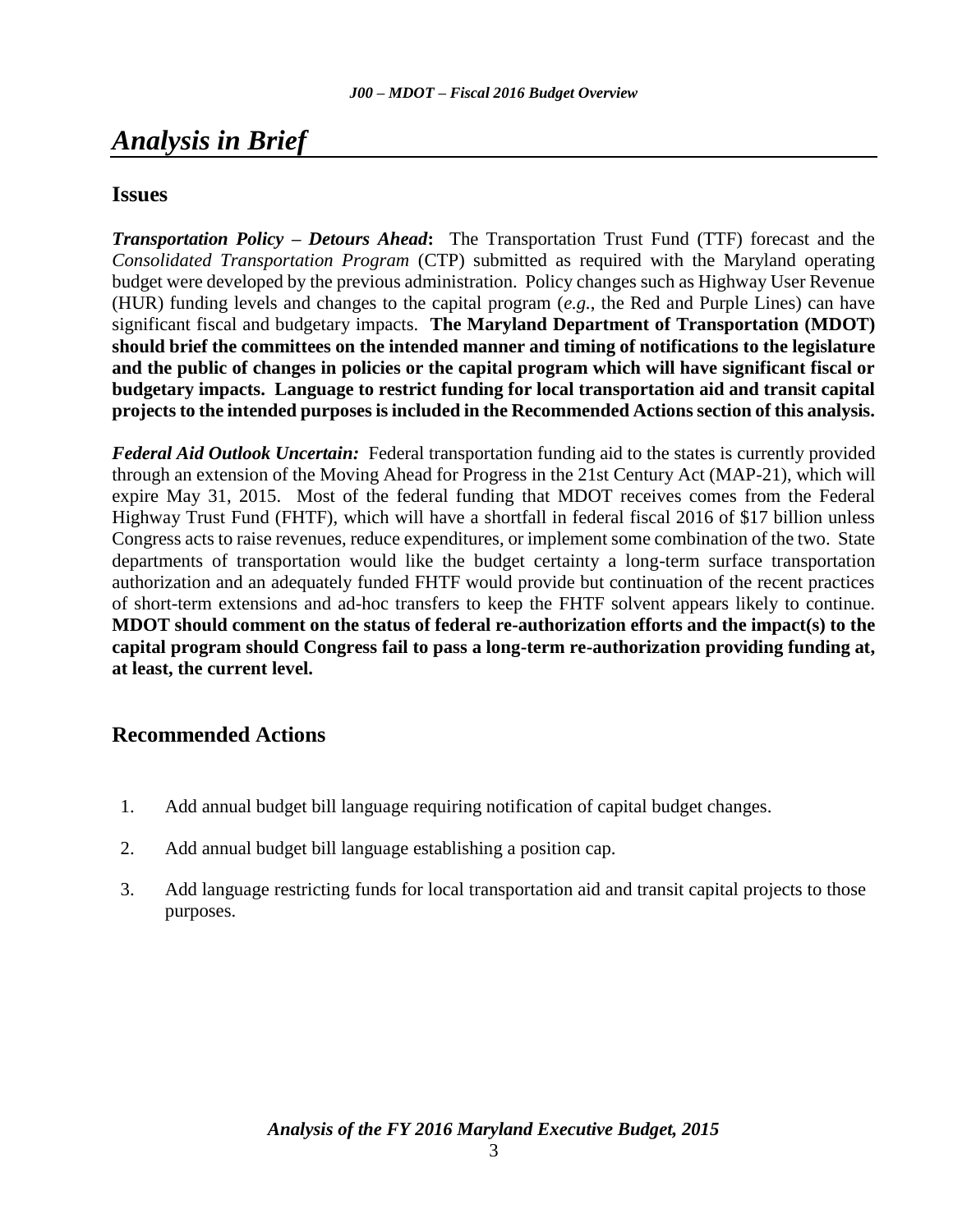# *Transportation Trust Fund Overview*

The TTF is a nonlapsing special fund that provides funding for transportation. It consists of tax and fee revenues, operating revenues, bond proceeds, and fund transfers. MDOT issues bonds backed by TTF revenues and invests the TTF fund balance to generate investment income. The Maryland Transit Administration (MTA), the Motor Vehicle Administration (MVA), the Maryland Port Administration, and the Maryland Aviation Administration generate operating revenues that cover a portion of their operating expenditures.

The tax and fee revenues include motor fuel taxes, rental car sales taxes, titling taxes, vehicle registration fees, a portion of the corporate income tax, and other miscellaneous motor vehicle fees. A portion of these revenues are credited to the Gasoline and Motor Vehicle Revenue Account (GMVRA). Of the revenues deposited into the GMVRA, distributions are made to local jurisdictions and the TTF. The funds retained by the TTF support the capital program, debt service, and operating costs.

### **Fiscal 2014 TTF Revenue Closeout**

As shown in **Exhibit 1**, the TTF ended fiscal 2014 with a fund balance of \$255 million, an amount \$155 million higher than the \$100 million projected ending balance. The higher fund balance is the net effect of a lower than anticipated level of expenditures (\$239 million), which increases the fund balance, partially offset by a lower than expected level of revenue attainment (\$85 million), which decreases the balance.

Operating expenditures for MDOT were \$103 million higher than projected due primarily to winter maintenance and operations spending related to the large number of winter storm events. This increase was more than offset by decreases in planned capital spending of \$335 million. Of the decreased capital spending, \$106 million resulted from the Maryland State Highway Administration (SHA) spending federal funds before special funds. Delays in MTA projects accounted for the majority of the remaining decrease with some of the larger projects as follows:

- Maryland Area Regional Commuter rail car purchase delayed pending required federal review, and locomotive purchases delayed due to scope changes (\$75 million);
- Bus and Kirk main shops delayed by environmental issues (\$22 million);
- Purple Line right-of-way acquisition delayed (\$20 million); and
- Light rail car midlife overhaul delayed by subcontractor supplier (\$15 million).

Tax and fee revenues were \$15 million lower than expected. Motor fuel tax revenues were \$36 million under the estimate but revenues from the titling tax and corporate income tax each exceeded projections by \$13 million and \$10 million, respectively. The largest decrease in revenues was a reduction of \$110 million in planned bond sales made possible by the lower than projected spending.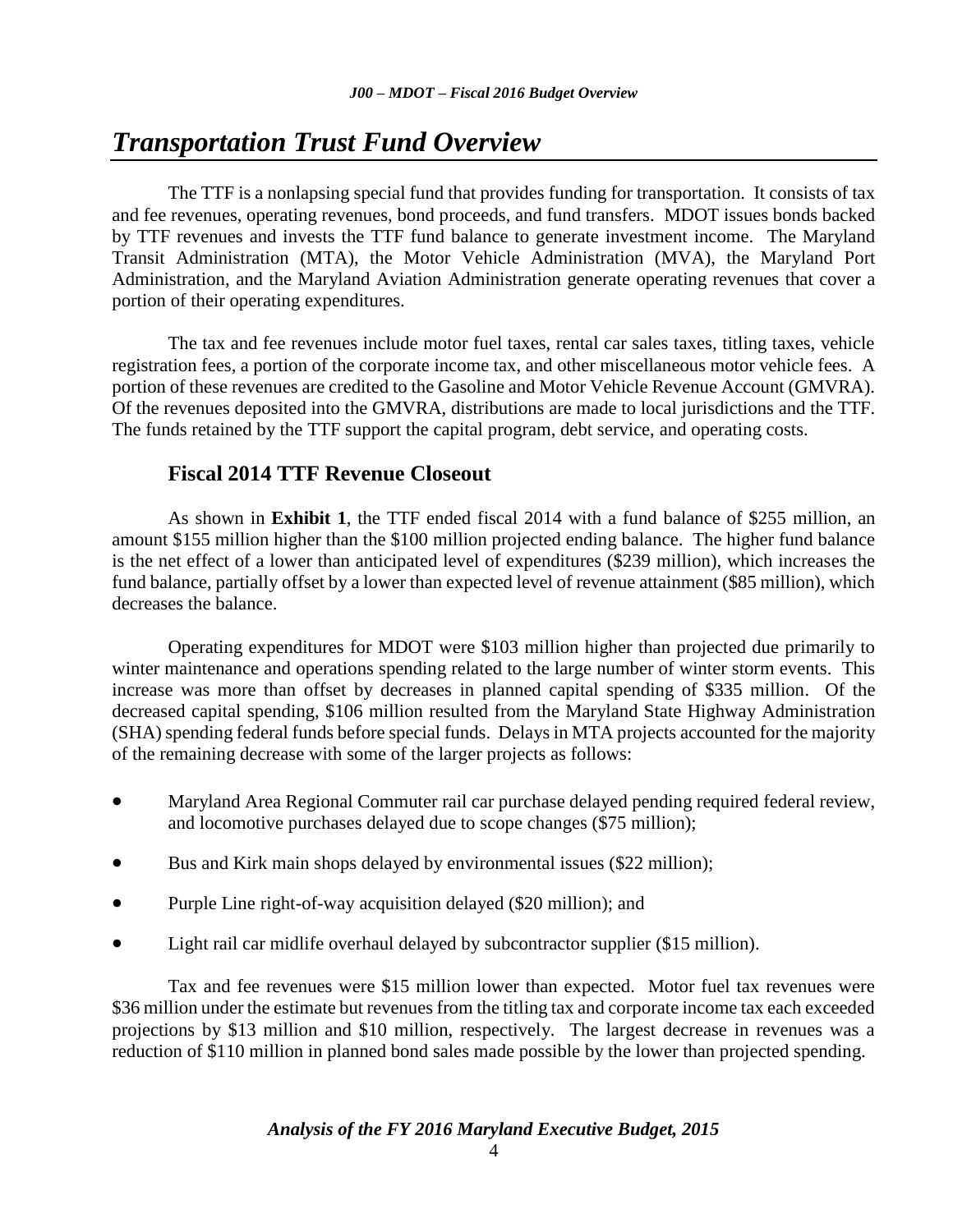| Exhibit 1                                             |  |  |  |  |
|-------------------------------------------------------|--|--|--|--|
| <b>Fiscal 2014 Transportation Trust Fund Closeout</b> |  |  |  |  |
| (\$ in Millions)                                      |  |  |  |  |

|                                           | Projected | <b>Actual</b> | Variance  |
|-------------------------------------------|-----------|---------------|-----------|
| <b>Starting Fund Balance</b>              | \$218     | \$218         | \$0       |
| <b>Revenues</b>                           |           |               |           |
| <b>Motor Fuel Taxes</b>                   | \$849     | \$813         | $-$ \$36  |
| <b>Titling Taxes</b>                      | 728       | 741           | 13        |
| Corporate Income Tax                      | 153       | 163           | 10        |
| Sales Tax - Rental Vehicles               | 32        | 30            | $-2$      |
| Registrations, and Miscellaneous MVA Fees | 650       | 645           | $-5$      |
| MDOT Operating Revenues (MAA, MPA, MTA)   | 397       | 410           | 13        |
| Other Receipts and Adjustments            | 117       | 149           | 32        |
| <b>Bond Proceeds and Premiums</b>         | 455       | 345           | $-110$    |
| <b>Total Revenues</b>                     | \$3,381   | \$3,296       | $-$ \$85  |
| <b>Uses of Funds</b>                      |           |               |           |
| <b>MDOT</b> Operating Expenditures        | \$1,740   | \$1,843       | \$103     |
| <b>MDOT</b> Capital Expenditures          | 1,336     | 1,001         | $-335$    |
| <b>MDOT</b> Debt Service                  | 203       | 200           | $-3$      |
| <b>Highway User Revenues</b>              | 164       | 163           | $-1$      |
| Other Expenditures                        | 56        | 53            | $-3$      |
| <b>Total Expenditures</b>                 | \$3,499   | \$3,260       | $-$ \$239 |
| <b>Final Ending Fund Balance</b>          | \$100     | \$255         | \$155     |

MAA: Maryland Aviation Administration MDOT: Maryland Department of Transportation MPA: Maryland Port Administration MTA: Maryland Transit Administration MVA: Motor Vehicle Administration

Note: Totals may not sum due to rounding.

Source: Maryland Department of Transportation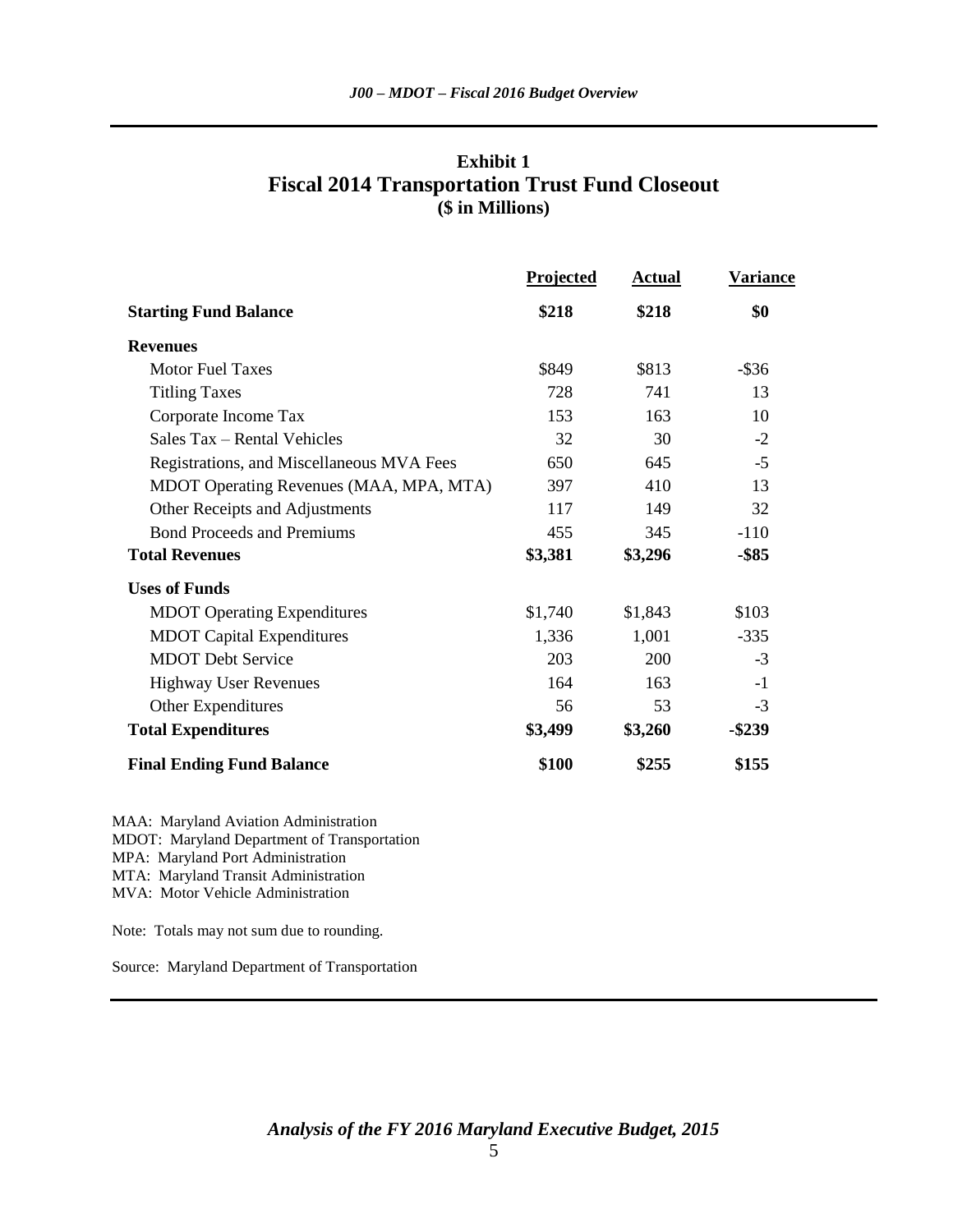### **Fiscal 2015 Year-to-date Revenue Receipts**

Fiscal 2015 attainment for three of the TTF's largest revenue sources are lagging projections based on five-year average attainment rates. With collections recorded through November 2014, motor fuel tax revenues were \$15.4 million lower than expected, motor vehicle titling revenues were \$5.3 million lower, and motor vehicle registration revenues were off by \$3.0 million. Should attainment rates not improve, combined collections could fall short by approximately \$66.0 million for all of fiscal 2015 with motor fuel and titling tax revenues growing at lower than projected rates and registration revenues actually declining slightly from the fiscal 2014 level.

### **Fiscal 2015 through 2020 Revenues**

**Exhibit 2** shows that the TTF's largest revenue sources in the fiscal 2015 to 2020 forecast period are the motor fuel tax, titling tax, federal capital aid, and bond sale revenues, which collectively represent 67% of all projected revenues. MDOT is projecting that \$875 million in bonds will be sold to support the capital program in fiscal 2016 representing 17% of projected gross revenues. Over the six-year forecast period bond proceeds make up 12% of projected revenues.

The MDOT forecast assumes \$847 million in general sales tax revenues will be credited to the TTF under the provisions of Chapter 429 of 2013 (The Transportation Infrastructure Improvement Act). The TTF will share in the State's general sales tax, however, only if federal legislation (*e.g.,* Marketplace Fairness Act) allowing states to collect sales tax on online purchases is enacted by December 1, 2015. If such legislation is not enacted by December 1, however, contingent provisions of Chapter 429 provide for a phased increase of an additional 2 percentage points (for a final rate of 5%) in the motor fuel sales and use tax equivalent rate. The contingent increase in the motor fuel tax rate is projected to yield revenues roughly equal to the amounts the TTF would receive from the State's general sales tax if the required federal legislation is passed before the deadline.

Falling gasoline prices and lower than projected rates of inflation have lowered the projected amount of revenue that will be raised as a result of the revenue increases passed in fiscal 2013. The current TTF forecast projects \$279 million less revenue related to the fiscal 2013 changes than were estimated in the fiscal note for the fiscal 2014 to 2018 period (fiscal 2018 was the last year projected in the fiscal note.)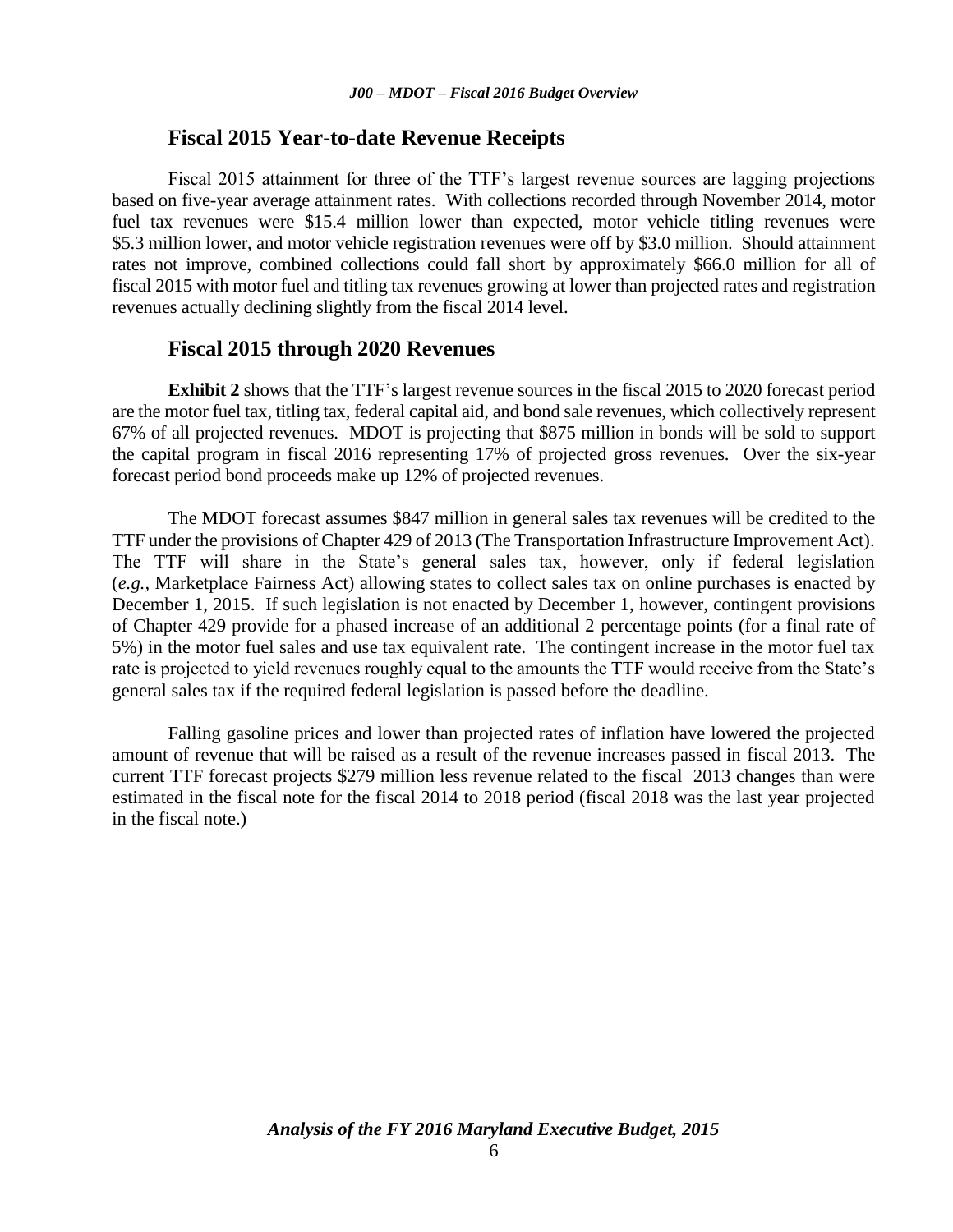**Exhibit 2**



**Total Revenues = \$29.8 Billion**

MVA: Motor Vehicle Administration

Source: Governor's Budget Books, Fiscal 2016, Volume I

### **Six-year Transportation Trust Fund Forecast Summary**

**Exhibit 3** shows the TTF forecast summary, including the fiscal 2014 actual and the fiscal 2015 to 2020 projections. It reflects MDOT's decision to increase the target closing balance from the \$100 million level it used for many years to \$125 million for fiscal 2016 to 2018 and \$150 million thereafter. The increased fund balance will accommodate working cash-flow requirements during the year.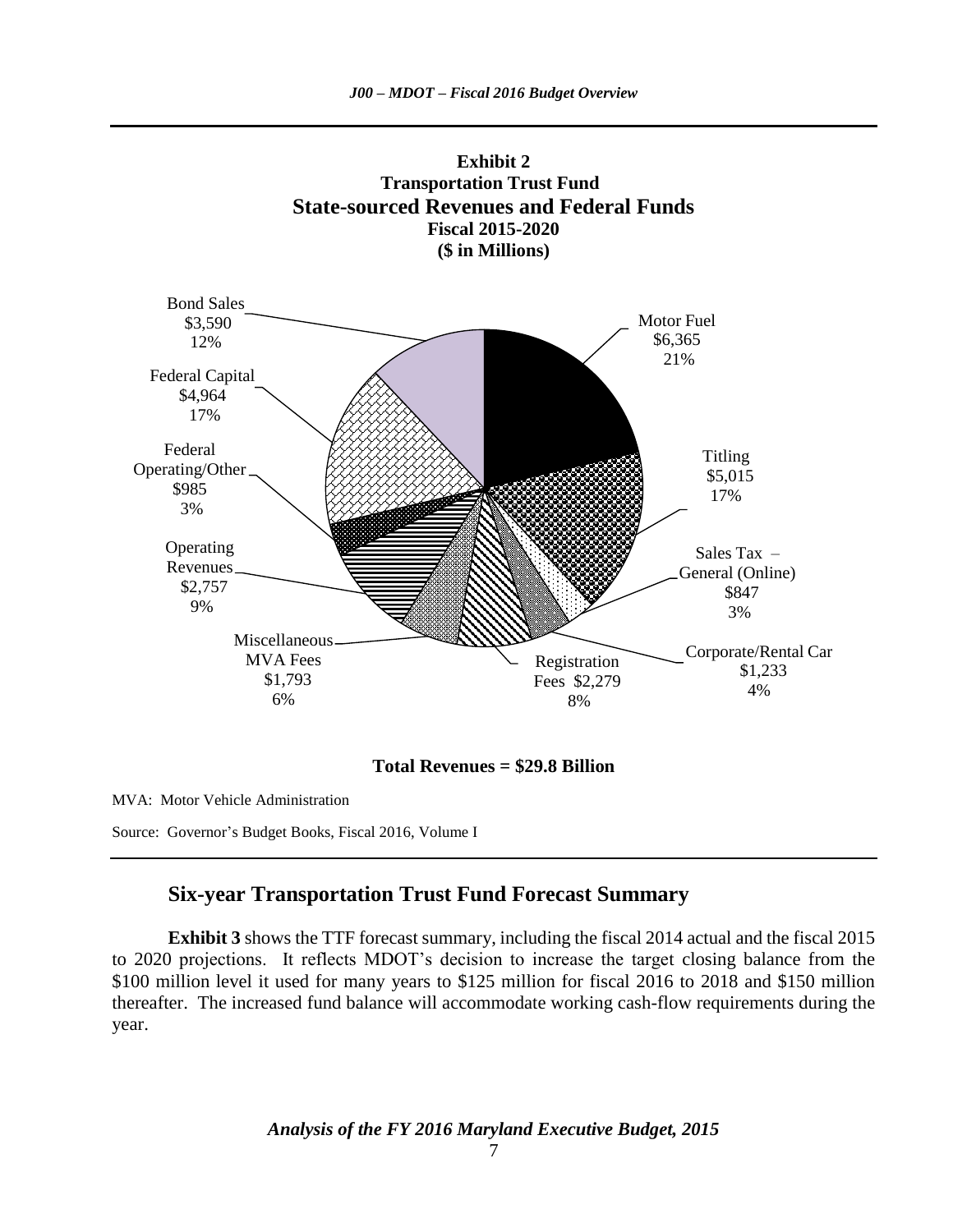### **Exhibit 3 Transportation Trust Fund Forecast Summary Fiscal 2014-2020 (\$ in Millions)**

|                                             | <b>Fiscal Year</b>    |         |                |                |                |                |                |                           |
|---------------------------------------------|-----------------------|---------|----------------|----------------|----------------|----------------|----------------|---------------------------|
|                                             | <b>Actual</b><br>2014 | 2015    | <u>2016</u>    | 2017           | <u>2018</u>    | <u>2019</u>    | 2020           | <b>Total</b><br>2015-2020 |
| <b>Opening Fund Balance</b>                 | \$218                 | \$255   | \$100          | \$125          | \$125          | \$125          | \$150          |                           |
| <b>Closing Fund Balance</b>                 | \$255                 | \$100   | \$125          | \$125          | \$125          | \$150          | \$150          |                           |
| <b>Net Revenues</b>                         |                       |         |                |                |                |                |                |                           |
| <b>Taxes and Fees</b>                       | \$2,177               | \$2,290 | \$2,511        | \$2,711        | \$2,788        | \$2,875        | \$2,941        | \$16,117                  |
| <b>Operating and Miscellaneous</b>          | 559                   | 557     | 544            | 659            | 688            | 685            | 609            | \$3,742                   |
| <b>Subtotal</b>                             | \$2,737               | \$2,847 | \$3,055        | \$3,370        | \$3,476        | \$3,560        | \$3,550        | \$19,859                  |
| <b>Bond Proceeds</b>                        | \$325                 | \$490   | \$875          | \$850          | \$545          | \$465          | \$365          | \$3,590                   |
| <b>Bond Premiums</b>                        | 20                    | 12      | $\overline{0}$ | $\overline{0}$ | $\overline{0}$ | $\overline{0}$ | $\overline{0}$ | \$12                      |
| Fund Balance (Increase)/Use                 | $-36$                 | 155     | $-25$          | $\overline{0}$ | $\overline{0}$ | $-25$          | $\overline{0}$ | \$105                     |
| <b>Total Net Revenues</b>                   | \$3,045               | \$3,504 | \$3,905        | \$4,220        | \$4,021        | \$4,000        | \$3,915        | \$23,566                  |
| <b>Expenditures</b>                         |                       |         |                |                |                |                |                |                           |
| Debt Service                                | \$200                 | \$232   | \$283          | \$351          | \$378          | \$374          | \$391          | \$2,009                   |
| <b>Operating Budget</b>                     | 1,843                 | 1,805   | 1,896          | 1,961          | 2,050          | 2,114          | 2,200          | \$12,026                  |
| <b>State Capital</b>                        | 1,001                 | 1,467   | 1,726          | 1,908          | 1,593          | 1,513          | 1,324          | \$9,531                   |
| <b>Total Expenditures</b>                   | \$3,044               | \$3,504 | \$3,905        | \$4,220        | \$4,021        | \$4,000        | \$3,915        | \$23,566                  |
| <b>Debt</b>                                 |                       |         |                |                |                |                |                |                           |
| Debt Outstanding                            | \$1,813               | \$2,150 | \$2,855        | \$3,499        | \$3,836        | \$4,113        | \$4,284        |                           |
| Debt Coverage – Net Income                  | 3.1                   | 3.0     | 3.0            | 2.9            | 3.0            | 2.8            | 2.7            |                           |
| <b>Local Highway User</b><br><b>Revenue</b> | \$163                 | \$167   | \$169          | \$170          | \$173          | \$176          | \$178          | \$1,032                   |
| <b>Capital Summary</b>                      |                       |         |                |                |                |                |                |                           |
| <b>State Capital</b>                        | \$1,001               | \$1,467 | \$1,726        | \$1,908        | \$1,593        | \$1,513        | \$1,324        | \$9,531                   |
| Net Federal Capital (Cash<br>Flow)          | 800                   | 817     | 928            | 974            | 878            | 703            | 664            | \$4,964                   |
| <b>Total Capital Expenditures</b>           | \$1,801               | \$2,284 | \$2,654        | \$2,882        | \$2,471        | \$2,216        | \$1,988        | \$14,495                  |
| <b>GARVEE Debt Service</b>                  | \$87                  | \$87    | \$87           | \$87           | \$87           | \$87           | \$51           | \$489                     |

GARVEE: Grant Anticipation Revenue Vehicle

Source: Maryland Department of Transportation, *Transportation Trust Fund Forecast*, January 2015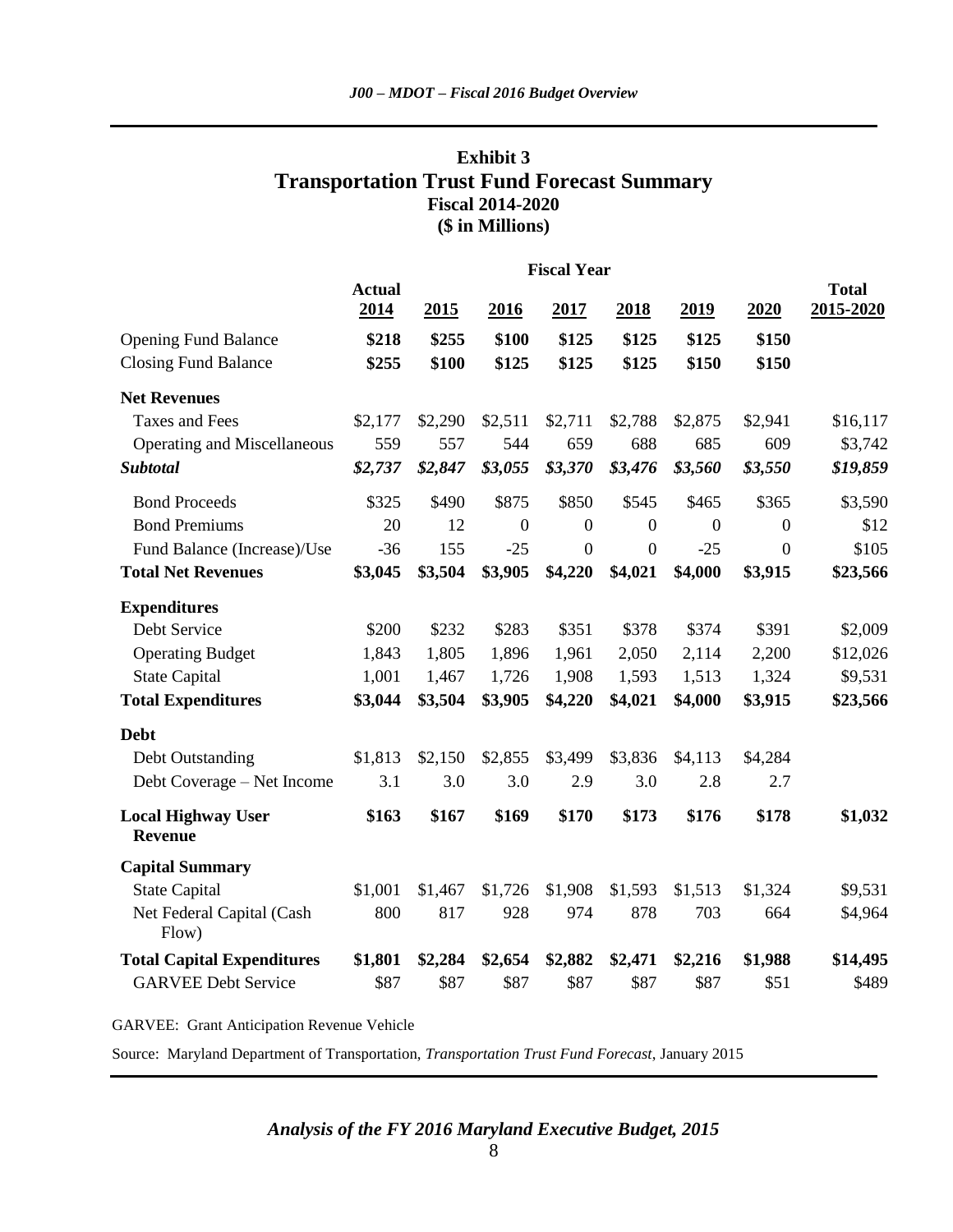Revenues are used first to pay debt service on outstanding debt service and then to cover the department's operating expenses. Remaining revenues are used for the capital program, which is also funded through the sale of bonds and with federal capital aid. Over the six-year forecast period, debt funding through the sale of bonds is expected to cover nearly 25% of all capital expenditures. As a result, debt outstanding is projected to increase to nearly \$4.3 billion in fiscal 2020 from the \$1.8 billion level at the end of fiscal 2014. Bond covenants require the department to maintain a net income to debt service ratio of 2.0, but the department has an administrative policy to maintain a 2.5 ratio. As shown in Exhibit 3, the net income ratio steadily declines during the forecast period but remains above the minimum ratio, ending at 2.7 in fiscal 2020.

The Budget Reconciliation and Financing Act of 2015, as introduced, modifies the statutory requirement that the Governor include a total of \$395 million in the State operating or capital budgets between fiscal 2015 and 2019 for MDOT capital projects to comply with the Watershed Implementation Plan (WIP) to make MDOT responsible for providing the funds. The TTF forecast assumed that only the fiscal 2016 WIP funding requirement of \$65 million would not be provided through State general funds or general obligation bond authorizations. Should this provision remain in the bill as passed, MDOT will have \$285 million less over the six-year forecast period and will need to reduce its capital program by that amount. **MDOT should comment on the method(s) and timing it would use to adjust its six-year capital program in response to being required to provide the WIP funding required by statute.**

### **Capital Spending Trends**

**Exhibit 4** shows the increased level of planned capital spending compared with past years. Combined special and federal capital spending is expected to exceed \$2 billion for the first time in fiscal 2015 and remain above that level in all but the final year of the forecast period. As was mentioned in the fiscal 2014 closeout discussion earlier, for various reasons MDOT was unable to spend its entire capital appropriation in fiscal 2014 and ended up cancelling \$335 million in the budget closeout. The department's ability to achieve the projected levels of capital spending was raised in last year's budget overview in response to capital appropriation cancellations totaling \$122 million in the fiscal 2013 budget closeout. **The department should discuss the actions it has taken and plans to take to ensure it has the ability to manage the large increases in capital spending included in its six-year capital program.**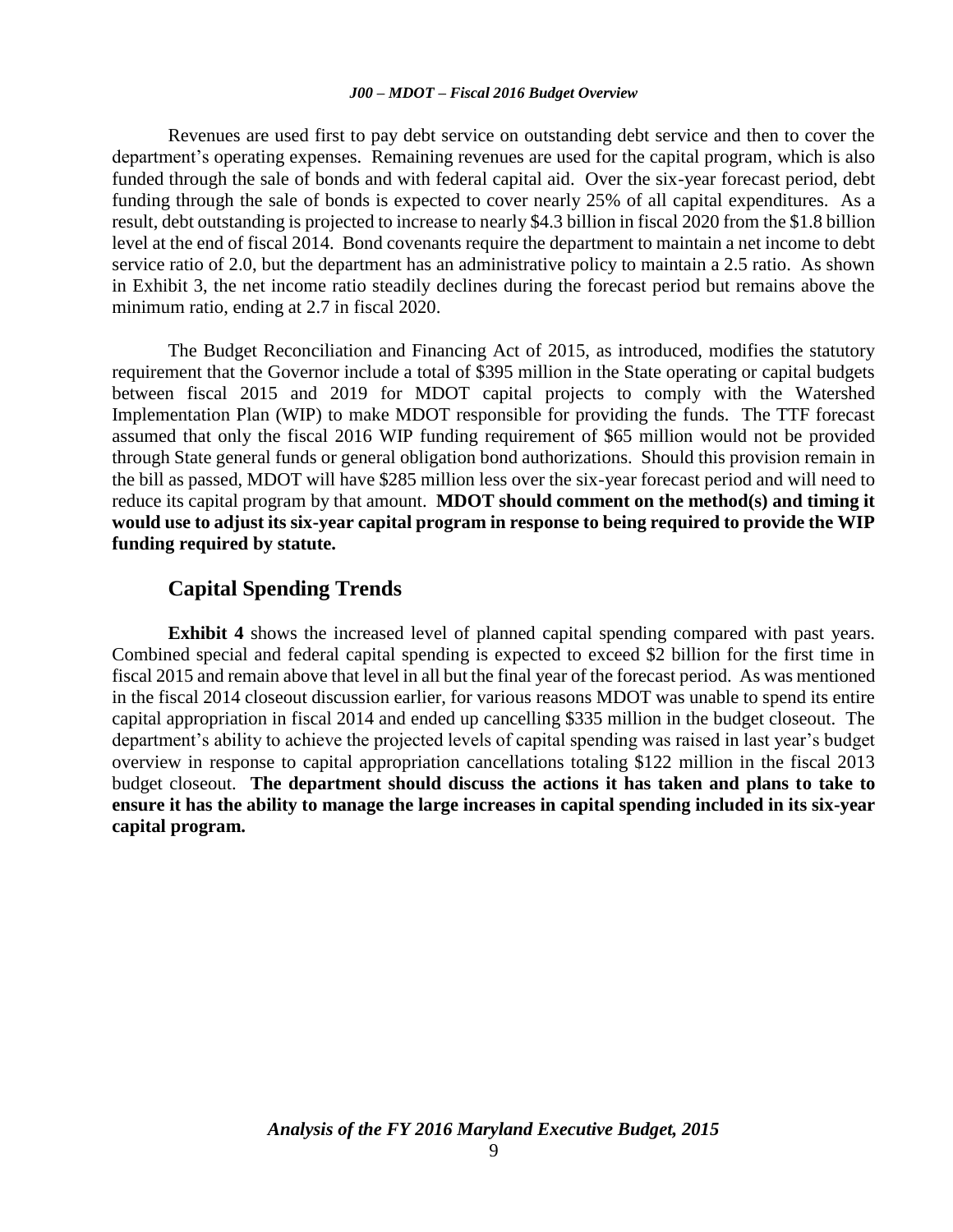



Source: Maryland Department of Transportation; Department of Legislative Services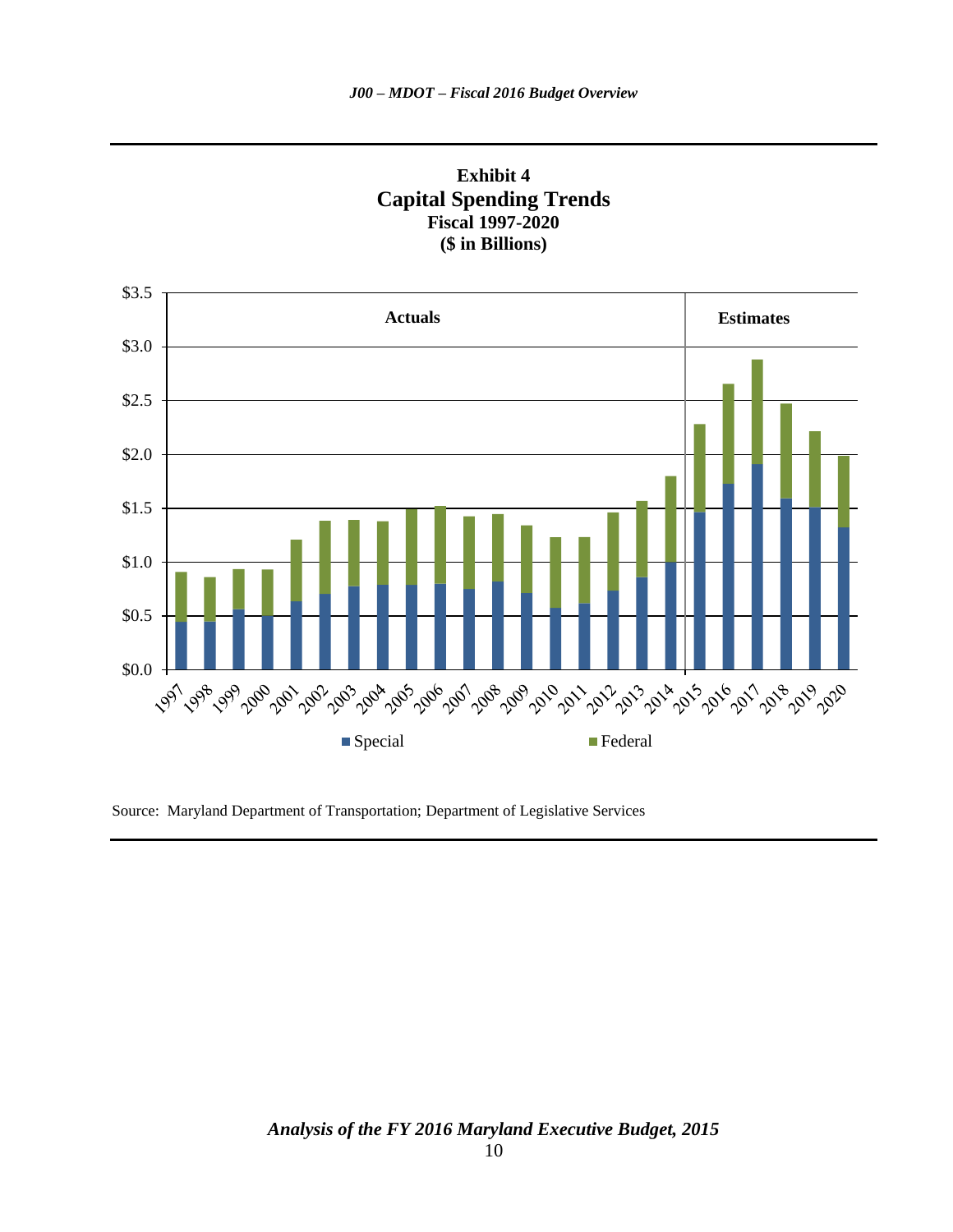# *Budget Overview*

**Exhibit 5** shows all expenditures from the TTF by category in fiscal 2016. The pay-as-you-go (PAYGO) capital program comprises just over half the spending, and the operating budgets of the modes accounts for a further 38% of total spending. The remainder of TTF expenditures go toward debt service on Consolidated Transportation Bonds (CTB), the share of the HUR distributed to counties and municipalities, and deductions to other State agencies.



#### PAYGO: pay-as-you-go

Note: The chart includes special funds from the Transportation Trust Fund and federal funds only. It excludes \$240 million in other funding for the capital program. For illustrative purposes, other funding can include the Maryland Transportation Authority, passenger facility charges, customer facility changes, local county participation, pass through federal funding for the Washington Metropolitan Area Transit Authority, and funding from the Transportation Security Administration.

Source: Maryland Department of Transportation, *Transportation Trust Fund Forecast*, January 2015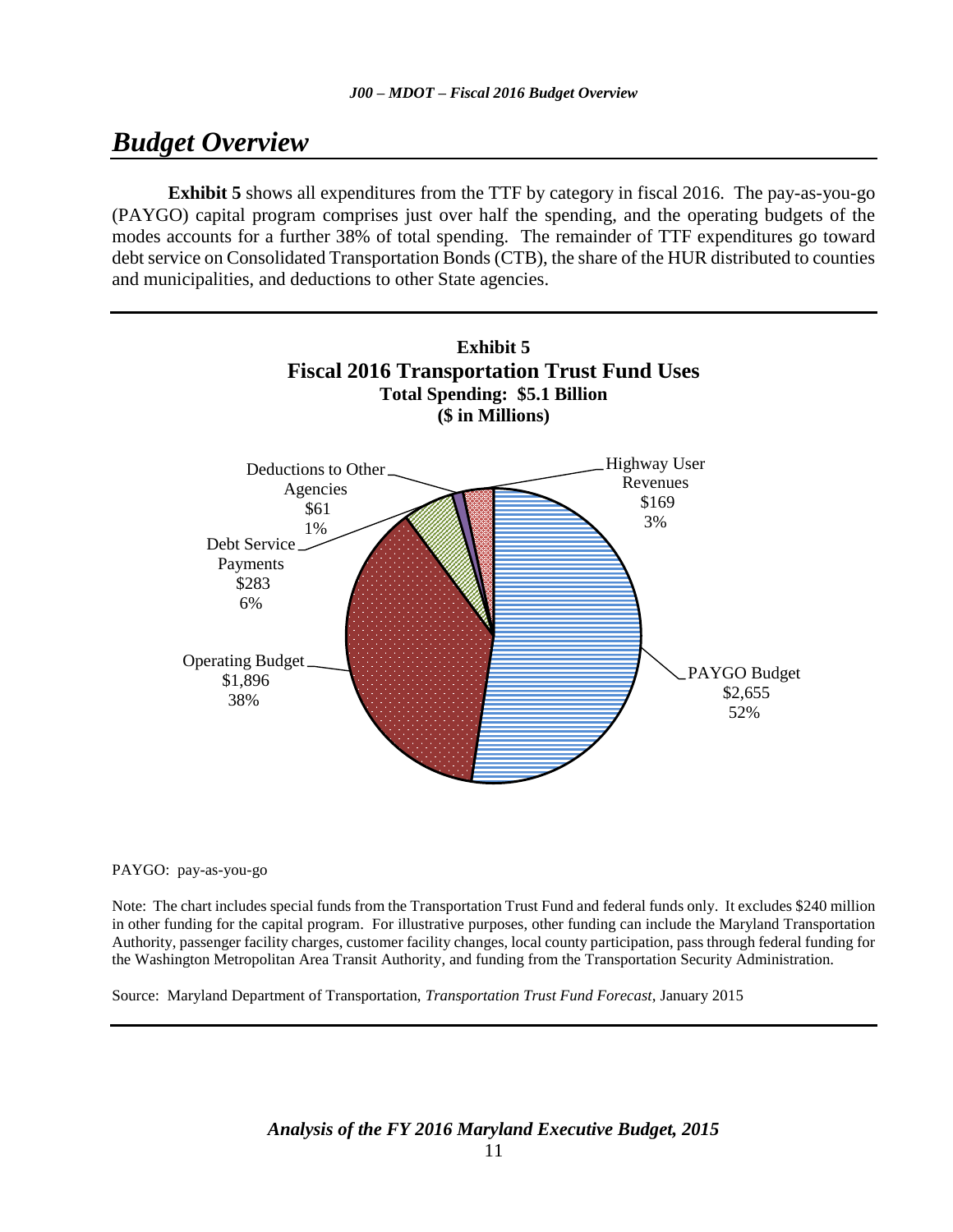### **Proposed Budget**

**Exhibit 6** shows the operating and PAYGO capital budget for the modal administrations along with amounts budgeted for debt service, and local highway user grants from the fiscal 2014 actuals through the 2016 allowance. The fiscal 2016 amounts have been adjusted to reflect back of the bill reductions totaling \$15.9 million (\$14.5 million special funds, \$1.4 million federal funds) which eliminate the general salary increase and salary increments. MDOT's total fiscal 2016 allowance increases \$479.6 million, or 10.7%, compared to the fiscal 2015 working appropriation. Over 77.0% of the increase is attributable to increases in the capital budget (\$370.9 million). The remaining changes in descending order are the operating budget (\$81.7 million), debt service (\$27.3 million), and local aid (-\$0.4 million). Total special fund spending increases \$368.4 million, or 10.3%, compared to the fiscal 2015 working appropriation, while federal funds increase by \$111.2 million, or 12.2%. It should be noted that the fiscal 2015 working appropriation does not reflect all known changes from the legislative appropriation due to timing issues associated with submitting the budget for publication with the fiscal 2016 allowance. For example, debt service is currently projected at \$232.4 million in fiscal 2015, a reduction due to lower bond sales. Final numbers will be calculated in the budget closeout and reported as actuals with the submission of next year's budget.

### **Exhibit 6 Transportation Budget Overview Fiscal 2014-2016**

**%** 

|                                  |                        |                             |                          |                        | 70.                      |
|----------------------------------|------------------------|-----------------------------|--------------------------|------------------------|--------------------------|
|                                  | <b>Actuals</b><br>2014 | <b>Working App.</b><br>2015 | <b>Allowance</b><br>2016 | \$ Change<br>2015-2016 | <b>Change</b><br>2015-16 |
| <b>Operating</b>                 |                        |                             |                          |                        |                          |
| Secretary's Office               | \$76,141,565           | \$84,070,883                | \$83,014,617             | $-$1,056,266$          | $-1.3%$                  |
| <b>WMATA</b>                     | 268,339,937            | 285,621,000                 | 320,422,000              | 34,801,000             | 12.2%                    |
| State Highway Administration     | 326,560,009            | 248,701,809                 | 261,808,246              | 13,106,437             | 5.3%                     |
| Port Administration              | 45,504,592             | 48,741,126                  | 50,907,847               | 2,166,721              | 4.4%                     |
| Motor Vehicle Administration     | 184,697,685            | 197,061,860                 | 204,763,870              | 7,702,010              | 3.9%                     |
| Maryland Transit                 |                        |                             |                          |                        |                          |
| Administration                   | 751,801,194            | 729,384,947                 | 748,271,984              | 18,887,037             | 2.6%                     |
| <b>Aviation Administration</b>   | 189,739,630            | 180,757,230                 | 186,814,449              | 6,057,219              | 3.4%                     |
| Subtotal                         | \$1,842,784,612        | \$1,774,338,855             | \$1,856,003,013          | \$81,664,158           | 4.6%                     |
| <b>Debt Service</b>              | \$200,455,245          | \$255,369,913               | \$282,666,738            | \$27,296,825           | 10.7%                    |
| <b>Local Highway User Grants</b> | \$162,529,188          | \$169,686,144               | \$169,304,256            | -\$381,888             | $-0.2%$                  |
| Capital                          |                        |                             |                          |                        |                          |
| Secretary's Office               | 60,832,125             | 82,615,000                  | 87,282,582               | 4,667,582              | 5.6%                     |
| <b>WMATA</b>                     | 136,654,906            | 169,345,000                 | 132,091,000              | $-37,254,000$          | $-22.0%$                 |
| State Highway Administration     | 1,022,442,552          | 1,229,665,000               | 1,392,769,696            | 163,104,696            | 13.3%                    |
| Port Administration              | 76,838,826             | 97,289,000                  | 159,416,917              | 62,127,917             | 63.9%                    |
| Motor Vehicle Administration     | 20,904,254             | 33,381,472                  | 27,225,858               | $-6,155,614$           | $-18.4%$                 |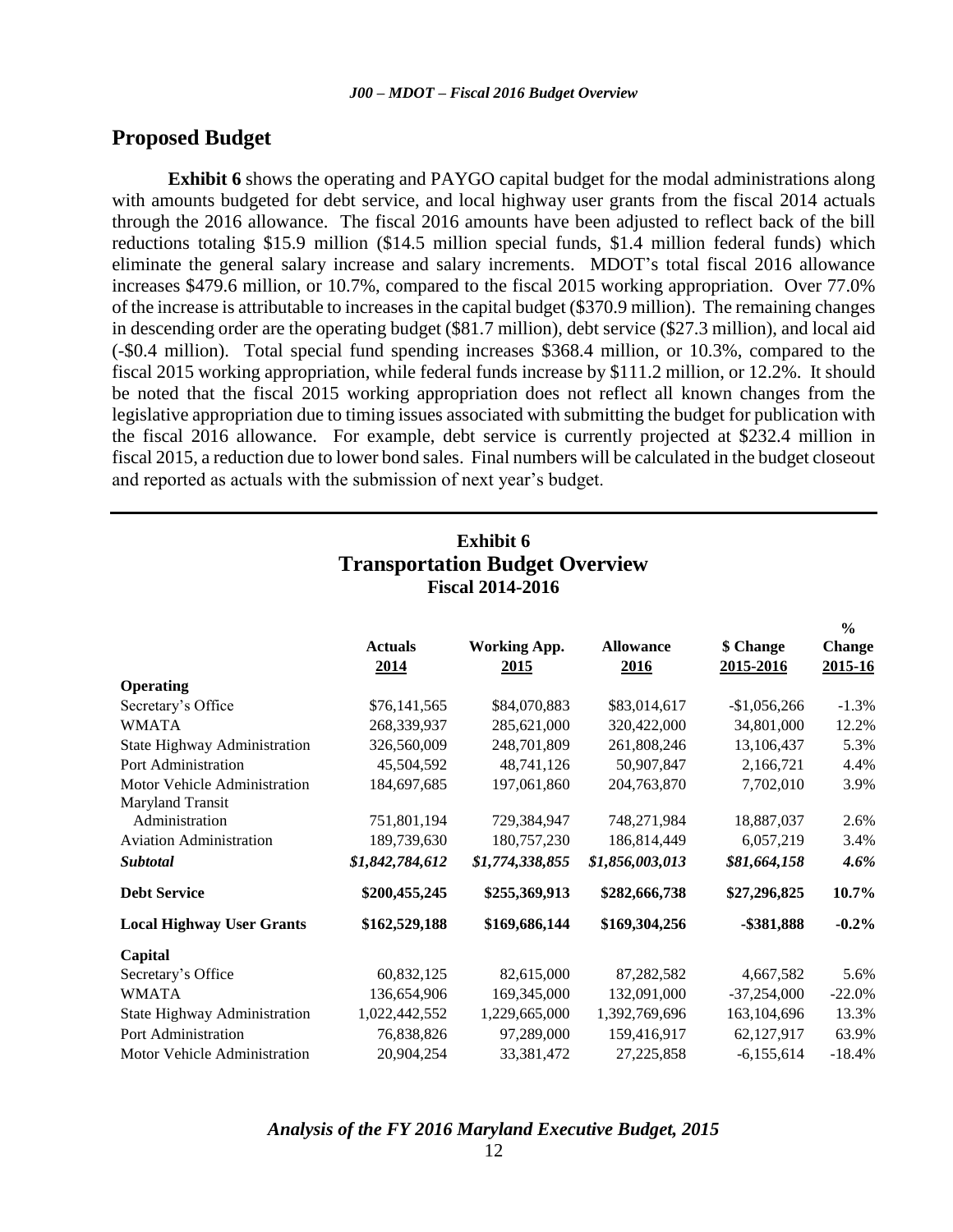| Maryland Transit               | <b>Actuals</b><br>2014 | <b>Working App.</b><br>2015 | <b>Allowance</b><br><u>2016</u> | \$ Change<br>2015-2016 | $\frac{0}{0}$<br><b>Change</b><br>2015-16 |
|--------------------------------|------------------------|-----------------------------|---------------------------------|------------------------|-------------------------------------------|
| Administration                 | 381,988,648            | 540,308,000                 | 741,300,316                     | 200,992,316            | 37.2%                                     |
| <b>Aviation Administration</b> | 101,203,915            | 129,747,000                 | 113, 127, 104                   | $-16,619,896$          | $-12.8%$                                  |
| <b>Subtotal</b>                | \$1,800,865,226        | \$2,282,350,472             | \$2,653,213,473                 | \$370,863,001          | 16.2%                                     |
| <b>Total of All Funds</b>      |                        |                             |                                 |                        |                                           |
| Special Fund                   | \$3,115,335,409        | 3,570,227,393               | 3,938,656,489                   | 368,429,096            | 10.3%                                     |
| Federal Fund                   | 890,586,314            | 910,617,991                 | 1,021,794,742                   | 111,176,751            | 12.2%                                     |
| Reimbursable Fund              | 712,548                | 900,000                     | 900,000                         | $\theta$               | $0.0\%$                                   |
| <b>Grand Total</b>             | \$4,006,634,271        | \$4,481,745,384             | \$4,961,351,231                 | \$479,605,847          | 10.7%                                     |

WMATA: Washington Metropolitan Area Transit Authority

Source: Maryland State Budget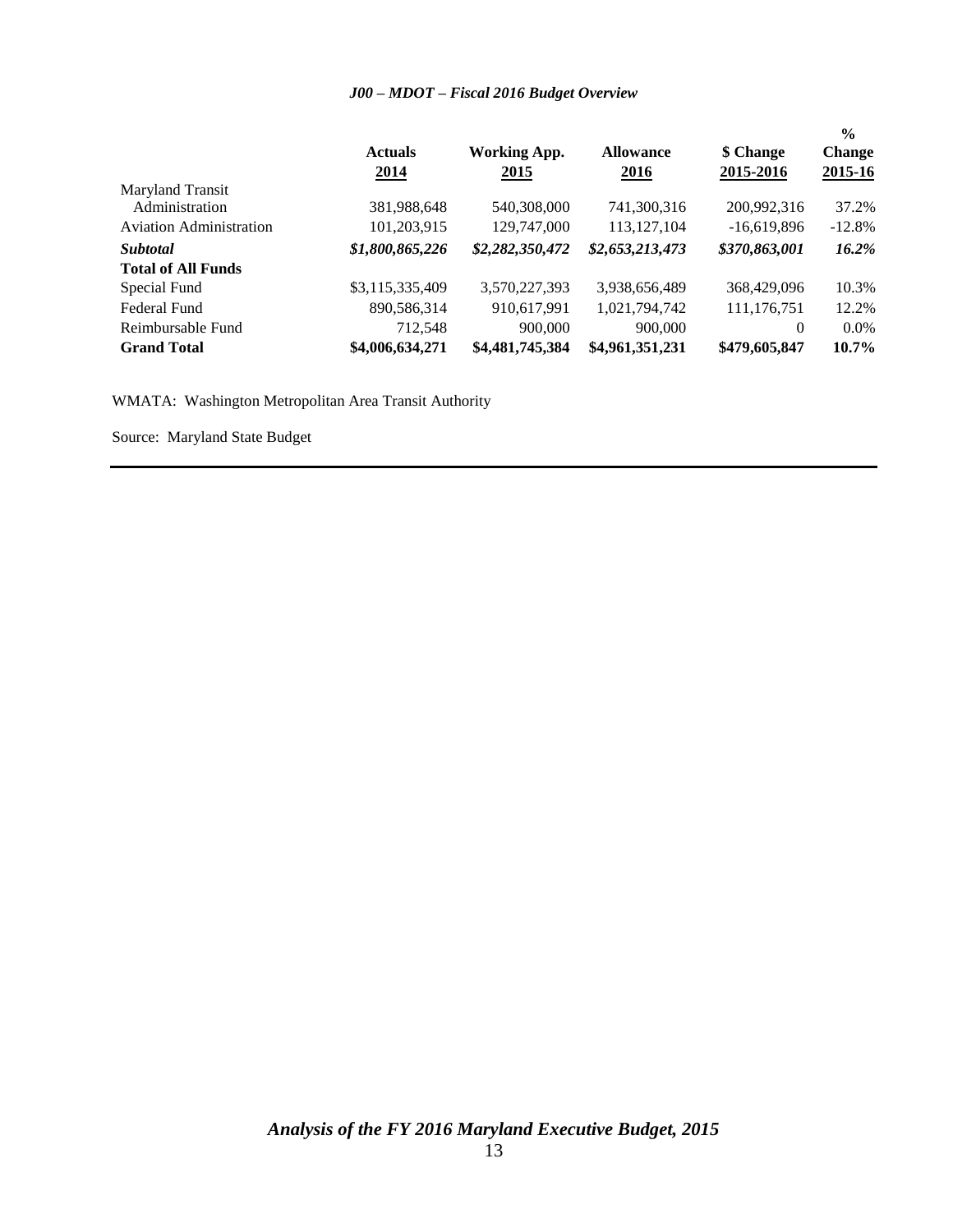# *Operating Budget Analysis*

MDOT's operating allowance includes expenditures for each of the modes, as well as debt service and local HURs. The fiscal 2016 operating allowance totals just over \$2.3 billion, an increase of \$108.6 million, or 4.9%, compared to the fiscal 2015 working appropriation. Approximately 80.4% of the operating allowance is used for the operating budgets of each of the modes.

### **Fiscal 2016 Proposed Budget**

### **Operating Programs**

The fiscal 2016 allowance for operating programs adjusted to reflect the contingent reductions totals \$1.9 billion, an increase of \$81.7 million, or 4.6%, over the fiscal 2015 working appropriation. The largest increase, in both dollar terms and percentage, is for the Washington Metropolitan Area Transit Authority (WMATA) operating subsidy, which increases \$34.8 million, or 12.2%. Other dollar increases over \$10.0 million occur in the operating budgets for MTA (\$18.9 million or 2.6%), and SHA (\$13.1 million or 5.3%). The factors leading to these increases will be discussed in the budget analysis for each of the modes.

**Exhibit 7** shows fiscal 2016 operating budget allowances by mode and provides the percentage of total operating spending that the budget for each mode represents. Combined MTA and WMATA transit spending represents the largest share of the operating budget, at 57%.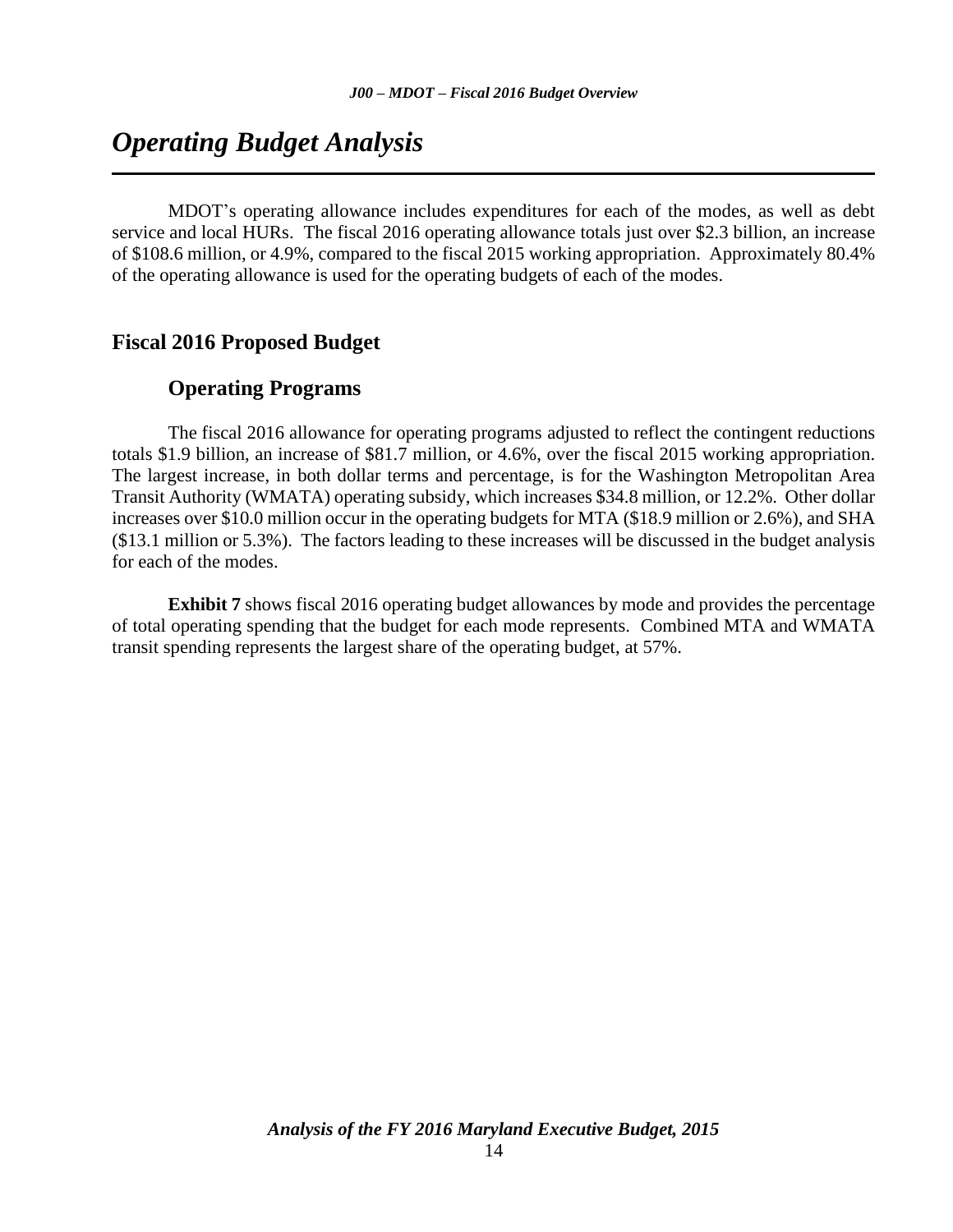**Exhibit 7**



WMATA: Washington Metropolitan Area Transit Authority

Source: Maryland State Budget Books, Fiscal 2016, Volume 1

### **Back of the Bill Reductions**

Sections 20 and 21 of the fiscal 2016 of the budget bill eliminate the fiscal 2016 general salary increase and salary increment funds. These sections reduce the MDOT budget by \$8.8 million for the general salary increase and \$7.1 million for the salary increments for a total reduction for the department of \$15.9 million.

### **Personnel**

As shown in **Exhibit 8**, the fiscal 2016 allowance contains 9,183.5 regular positions and 40.7 contractual full-time equivalents. There are no changes in the number of positions between the fiscal 2015 working appropriation and the fiscal 2016 allowance.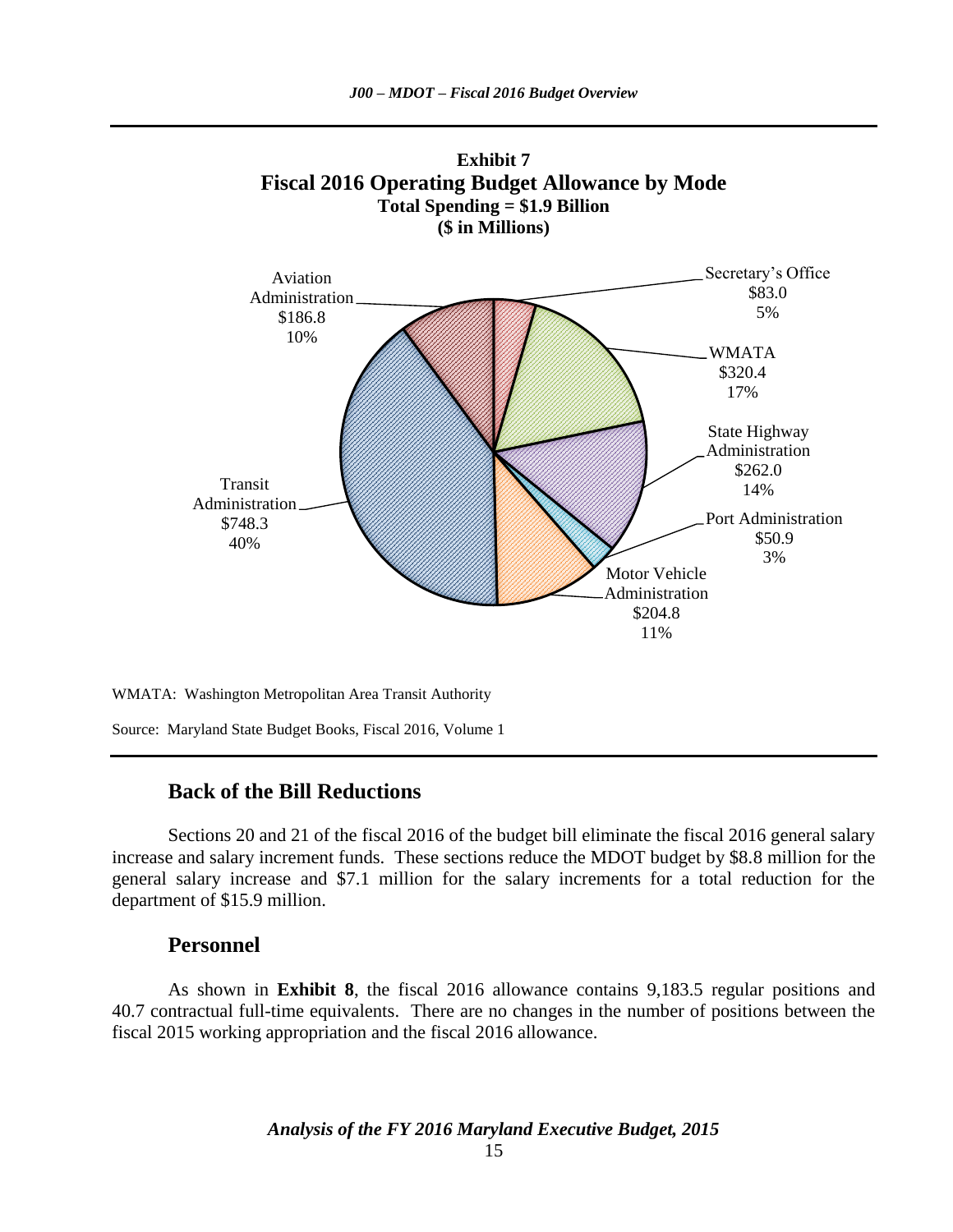### **Exhibit 8 Regular and Contractual Full-time Equivalents Operating and Capital Programs Fiscal 2014-2016**

|                                          | <u>2014</u> | <b>Working</b><br><u> 2015 </u> | <b>Allowance</b><br>2016 | <b>Change</b><br>2015-16 | % Change<br>2015-16 |
|------------------------------------------|-------------|---------------------------------|--------------------------|--------------------------|---------------------|
| <b>Regular Positions</b>                 |             |                                 |                          |                          |                     |
| Secretary's Office                       | 308.0       | 308.5                           | 308.5                    | 0.0                      | $0.0\%$             |
| State Highway Administration             | 3,069.5     | 3,084.5                         | 3,084.5                  | 0.0                      | 0.0%                |
| Maryland Port Administration             | 225.0       | 224.0                           | 224.0                    | 0.0                      | 0.0%                |
| Motor Vehicle Administration             | 1,584.0     | 1,735.5                         | 1,735.5                  | 0.0                      | 0.0%                |
| Maryland Transit Administration          | 3,132.5     | 3,327.5                         | 3,327.5                  | 0.0                      | 0.0%                |
| Maryland Aviation Administration         | 499.5       | 503.5                           | 503.5                    | 0.0                      | 0.0%                |
| <b>Total</b>                             | 8,818.5     | 9,183.5                         | 9,183.5                  | 0.0                      | $0.0\%$             |
| <b>Contractual Full-time Equivalents</b> |             |                                 |                          |                          |                     |
| Secretary's Office                       | 7.5         | 6.0                             | 6.0                      | 0.0                      | $0.0\%$             |
| <b>State Highway Administration</b>      | 22.0        | 17.0                            | 17.0                     | 0.0                      | 0.0%                |
| Maryland Port Administration             | 1.2         | 1.2                             | 1.2                      | 0.0                      | 0.0%                |
| Motor Vehicle Administration             | 84.2        | 0.0                             | 0.0                      | 0.0                      | n/a                 |
| Maryland Transit Administration          | 16.0        | 16.0                            | 16.0                     | 0.0                      | 0.0%                |
| Maryland Aviation Administration         | 0.5         | 0.5                             | 0.5                      | 0.0                      | 0.0%                |
| <b>Total</b>                             | 131.4       | 40.7                            | 40.7                     | 0.0                      | $0.0\%$             |
| Source: Maryland State Budget            |             |                                 |                          |                          |                     |

### **Debt Service**

The budgeted fiscal 2016 allowance for debt service payments is \$282.7 million, an increase of \$27.3 million, or 10.7%, from the fiscal 2015 working appropriation. The increase is the result of established debt service schedules for previously issued bonds and the planned issuance of \$875.0 million in new debt in fiscal 2016.

At the end of fiscal 2016, CTB debt outstanding is expected to total \$2.9 billion, which remains below the statutory cap of \$4.5 billion. MDOT is forecasted to adequately maintain all bond coverage ratios throughout the forecast period.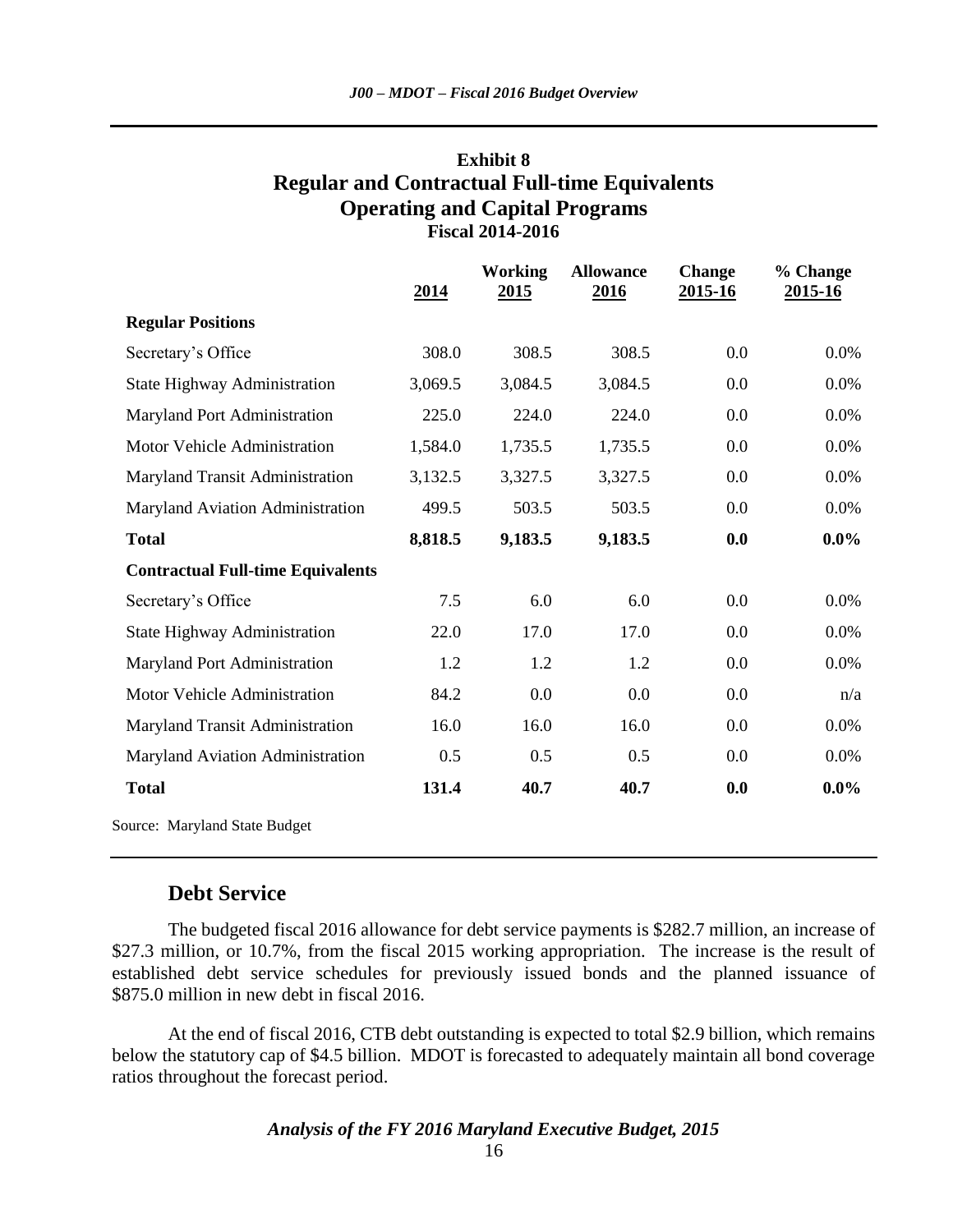### **Local Highway User Revenues**

HUR are derived from a portion of tax and fee revenues that are deposited into the GMVRA and subsequently distributed among the TTF, Baltimore City, counties, and municipalities. The local share of HUR in fiscal 2016 is approximately \$169.3 million; a \$2.6 million increase over the current estimate for fiscal 2015 based on the downward revision of revenues reflected in the TTF forecast. The fiscal 2015 appropriation of \$169.7 million will be revised at the year-end closing of the budget to reflect the HUR distribution based on actual revenue attainment. One-time grants to municipalities which totaled \$16 million in fiscal 2015 are not continued in fiscal 2016.

**Exhibit 9** provides a summary of HUR distribution for fiscal 2015 and 2016.

### **Exhibit 9 Distribution of Highway User Revenues Fiscal 2015-2016**

|                                        | <b>Percent Share</b> | <b>Fiscal 2015</b> | <b>Fiscal 2016</b> |
|----------------------------------------|----------------------|--------------------|--------------------|
| <b>MDOT</b>                            | 90.4%                | \$1,569,441,632    | \$1,594,281,744    |
| <b>Local Share</b>                     | 9.6%                 | 166,666,368        | 169,304,256        |
| <b>Total</b>                           | 100.0%               | \$1,736,108,000    | \$1,763,586,000    |
| <b>Local Distribution</b>              |                      |                    |                    |
| <b>Baltimore City</b>                  | 7.7%                 | \$133,680,316      | \$135,796,122      |
| Counties                               | 1.5%                 | 26,041,620         | 26,453,790         |
| Municipalities                         | 0.4%                 | 6,944,432          | 7,054,344          |
| <b>Total</b>                           | 9.6%                 | \$166,666,368      | \$169,304,256      |
| One-time Grants to Municipalities      |                      | \$16,000,000       | \$0                |
| <b>Adjusted Total – Municipalities</b> |                      | \$22,944,432       | \$7,054,344        |

MDOT: Maryland Department of Transportation

Source: Maryland Department of Transportation, *Transportation Trust Fund Forecast*, January 2015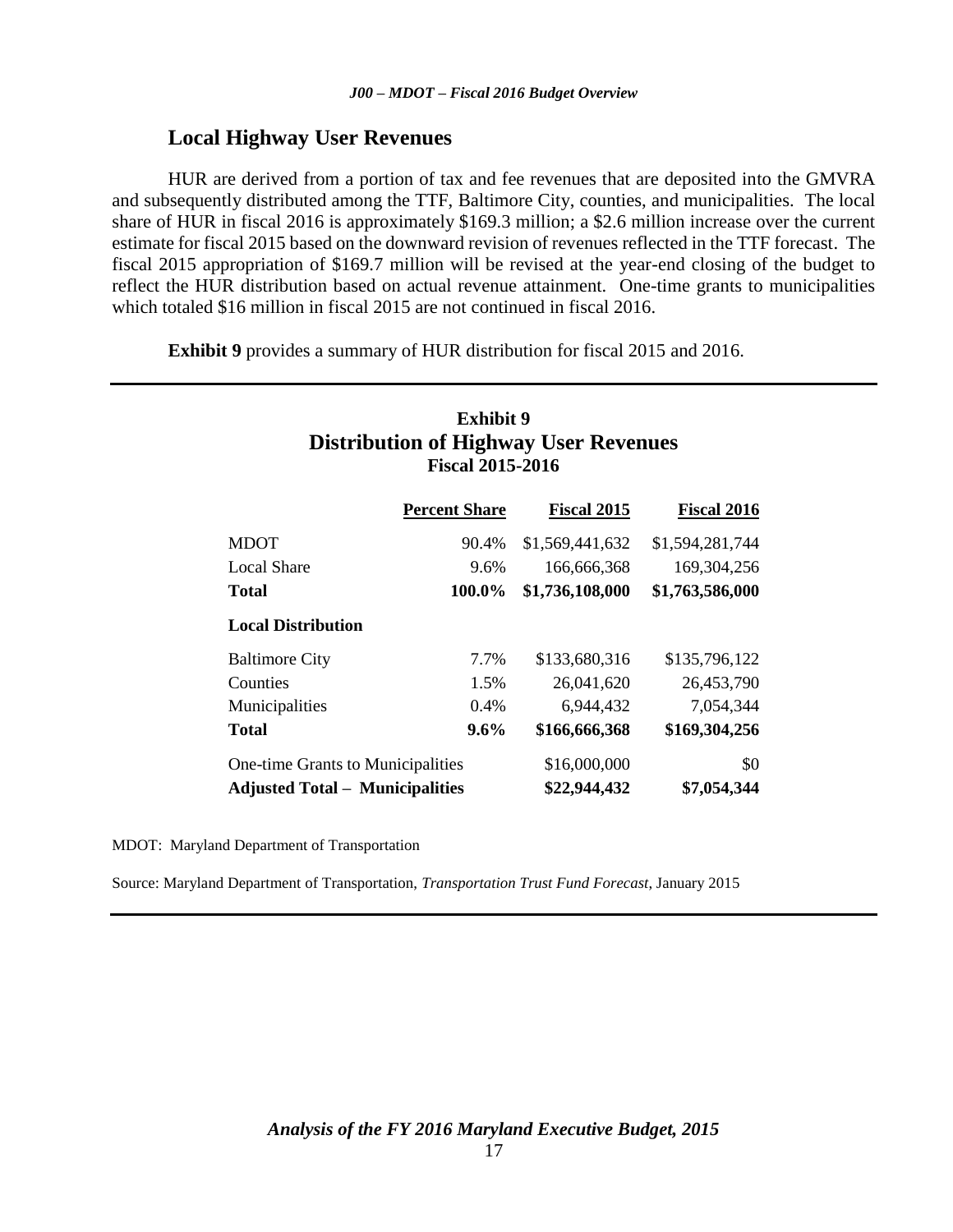# *PAYGO Capital Budget Analysis*

The *Consolidated Transportation Program* (CTP) is issued annually to the General Assembly, local elected officials, and interested citizens. The CTP provides a description of projects proposed by MDOT for development and evaluation or construction over the next six-year period.

### **Fiscal 2015 through 2020 CTP**

The fiscal 2015 through 2020 CTP totals \$15.8 billion for projects supported by State, federal, and other funds. This is an increase of approximately \$195 million over the fiscal 2014 through 2019 CTP. To date, other funding has primarily been used at Baltimore/Washington International Thurgood Marshall Airport. This type of funding has also been utilized for projects by WMATA and MTA. **Exhibit 10** shows the funding level for each mode over the current six-year period, including special, federal, and other funds. SHA accounts for the largest portion of the program at 45%. Transit funding, including WMATA and MTA, accounts for 42% of spending.



WMATA: Washington Metropolitan Area Transit Authority

Source: Maryland Department of Transportation, *2015-2020 Consolidated Transportation Program*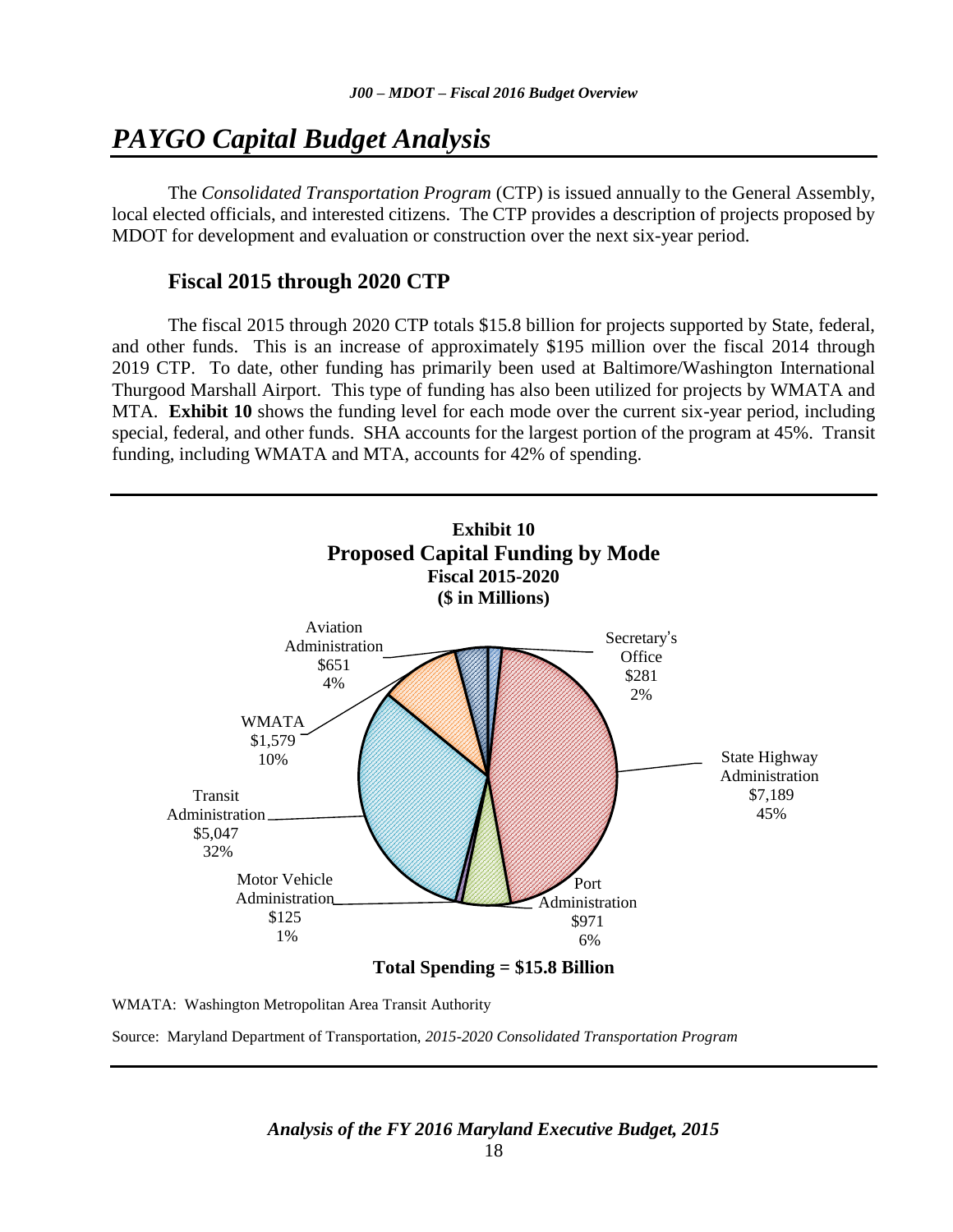**Exhibit 11** shows the level of special, federal, and other funds for each fiscal year of the capital program. Special funds, including bond funds, make up the largest share of the capital program at just over 60%. Federal funds also play a significant role at just over 35% over the six-year program.



Source: Maryland Department of Transportation, *2015-2020 Consolidated Transportation Program*

### **Fiscal 2016 Capital Budget**

**Exhibit 12** shows that, including other funding, the fiscal 2016 PAYGO capital budget totals \$2.9 billion, an increase of almost \$373 million, or 14.8%, compared to fiscal 2015. Special funds increase \$263.9 million, federal funds, including federal funds received directly by WMATA, increase approximately \$104.9 million, and other funds increase by \$3.8 million.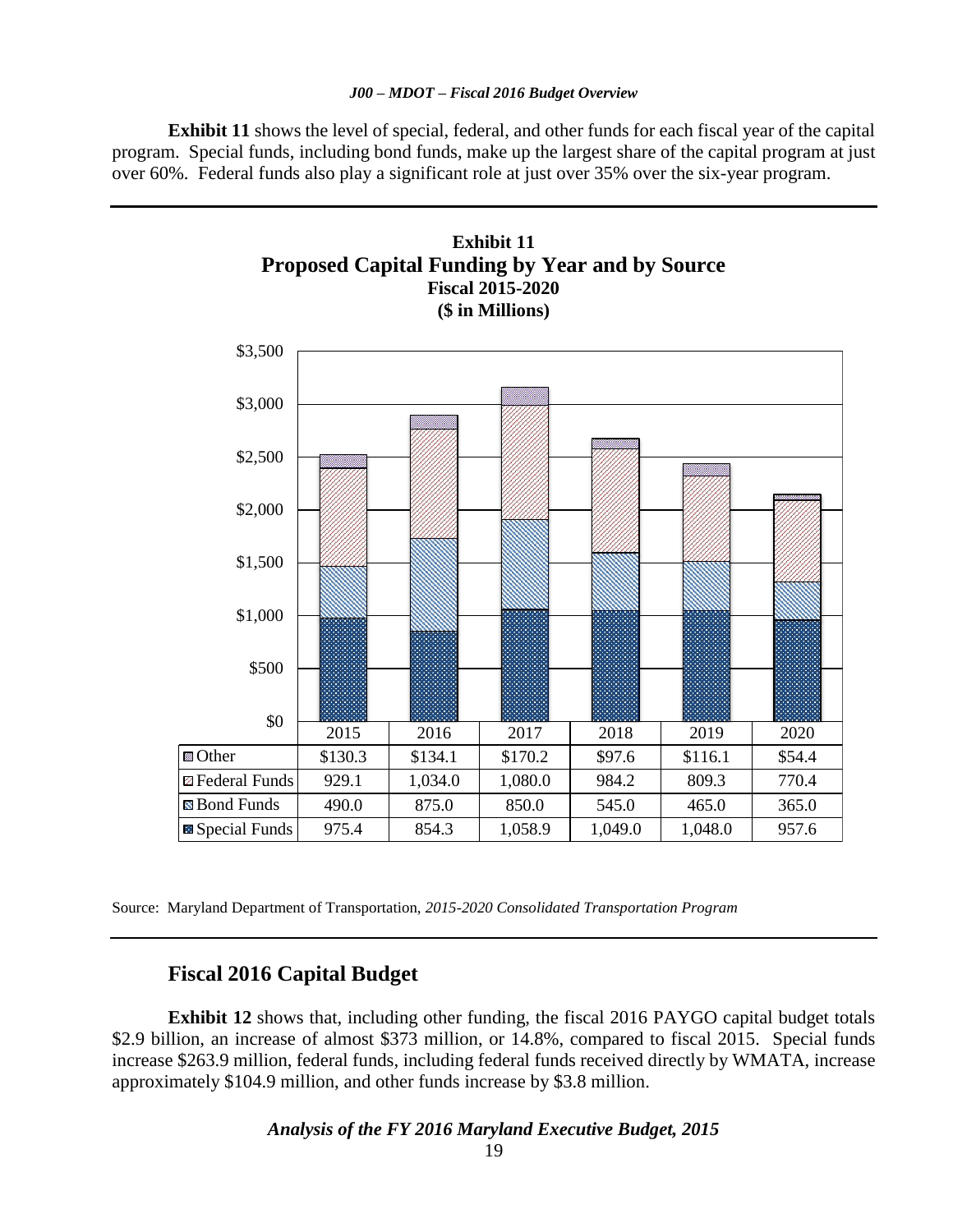



Source: Maryland Department of Transportation, *2015-2020 Consolidated Transportation Program*

As shown, spending on highways and transit comprise the majority of capital spending in fiscal 2015. Approximately 48% of the capital program is for highway-related expenditures. Total transit spending (MTA and WMATA) accounts for 35% of capital spending.

### **Other Funds**

The fiscal 2015 to 2020 CTP also includes \$134.1 million in other funds for fiscal 2016, as shown in **Exhibit 13**. The other funding is comprised of local county participation, passenger facility charges, and customer facility charges.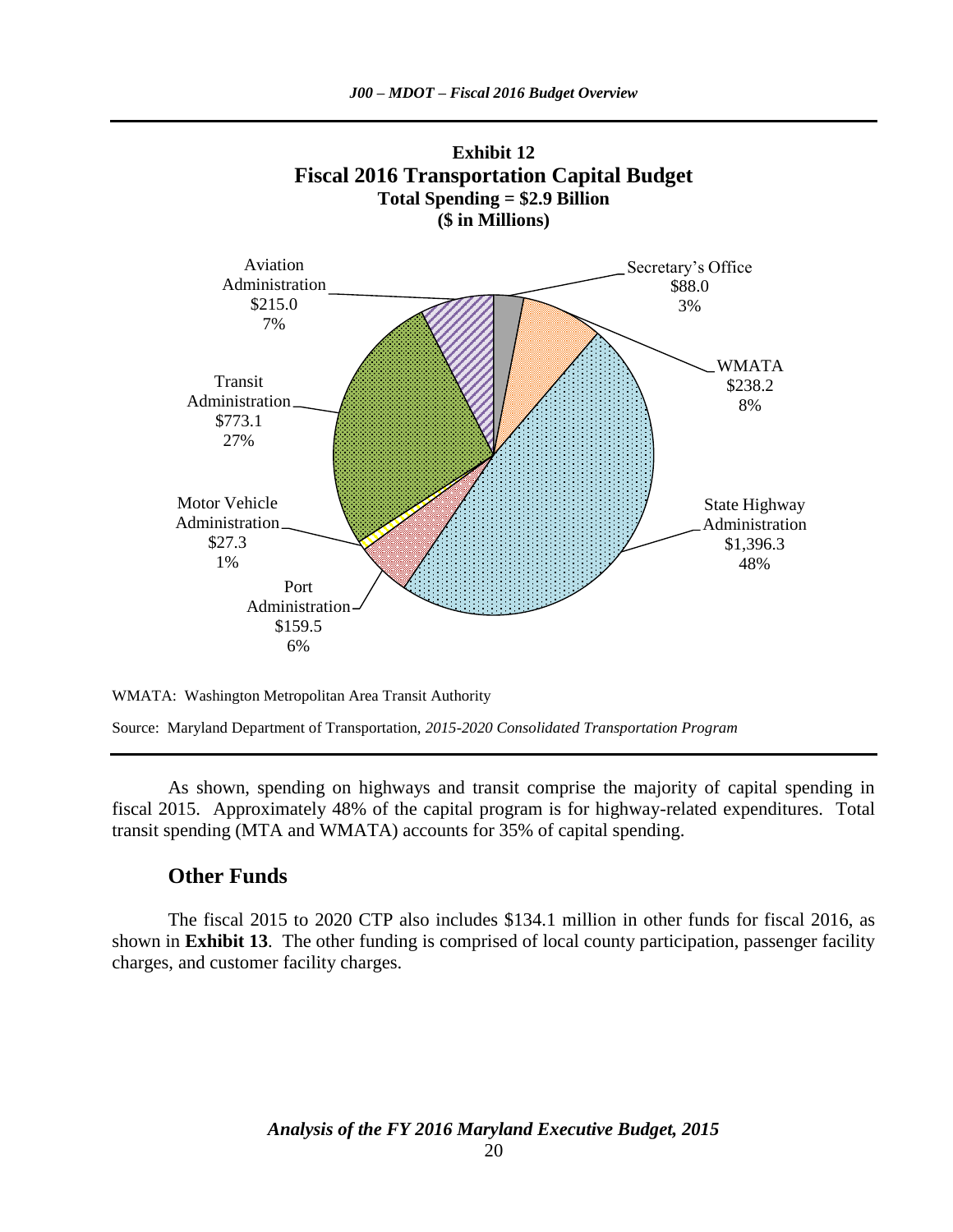### **Exhibit 13 Fiscal 2016 Other Funds (\$ in Thousands)**

| <b>Project</b>                                                                                                                                                                                                                                                                    | <b>Other Source</b>             | 2016 Funding |
|-----------------------------------------------------------------------------------------------------------------------------------------------------------------------------------------------------------------------------------------------------------------------------------|---------------------------------|--------------|
| <b>Associated Purple Line Projects</b>                                                                                                                                                                                                                                            | $Local - MO$                    | \$30,569     |
| <b>LOTS</b> Transportation Development Plan                                                                                                                                                                                                                                       | Local                           | 54           |
| <b>LOTS Elderly Handicapped Nonprofit Services</b>                                                                                                                                                                                                                                | Local                           | 911          |
| LOTS Howard County Hybrid Vehicle Purchase                                                                                                                                                                                                                                        | Local                           | 41           |
| LOTS Inter-City Bus Marketing Program                                                                                                                                                                                                                                             | Local                           | 3            |
| <b>Total Other Funds MTA</b>                                                                                                                                                                                                                                                      |                                 | \$31,578     |
| <b>Canton Railroad Grant</b>                                                                                                                                                                                                                                                      | Local – Canton Railroad Company | \$740        |
| <b>Total Other Funds TSO</b>                                                                                                                                                                                                                                                      |                                 | \$740        |
| D/E Connector                                                                                                                                                                                                                                                                     | <b>PFC</b>                      | \$34,186     |
| <b>RSA/PMP</b> Improvements                                                                                                                                                                                                                                                       | <b>PFC</b>                      | 62,244       |
| Loading Bridge Replacement Program                                                                                                                                                                                                                                                | <b>PFC</b>                      | 5,332        |
| <b>Total Other Funds MAA</b>                                                                                                                                                                                                                                                      |                                 | \$101,762    |
| <b>Grand Total</b>                                                                                                                                                                                                                                                                |                                 | \$134,080    |
| LOTS: locally operated transit systems<br>MAA: Maryland Aviation Administration<br>MO: Montgomery County<br>MTA: Maryland Transit Administration<br>PFC: Passenger Facility Charges<br>PMP: Pavement Management Program<br>RSA: Runway Safety Area<br>TSO: The Secretary's Office |                                 |              |
| Source: Maryland Department of Transportation                                                                                                                                                                                                                                     |                                 |              |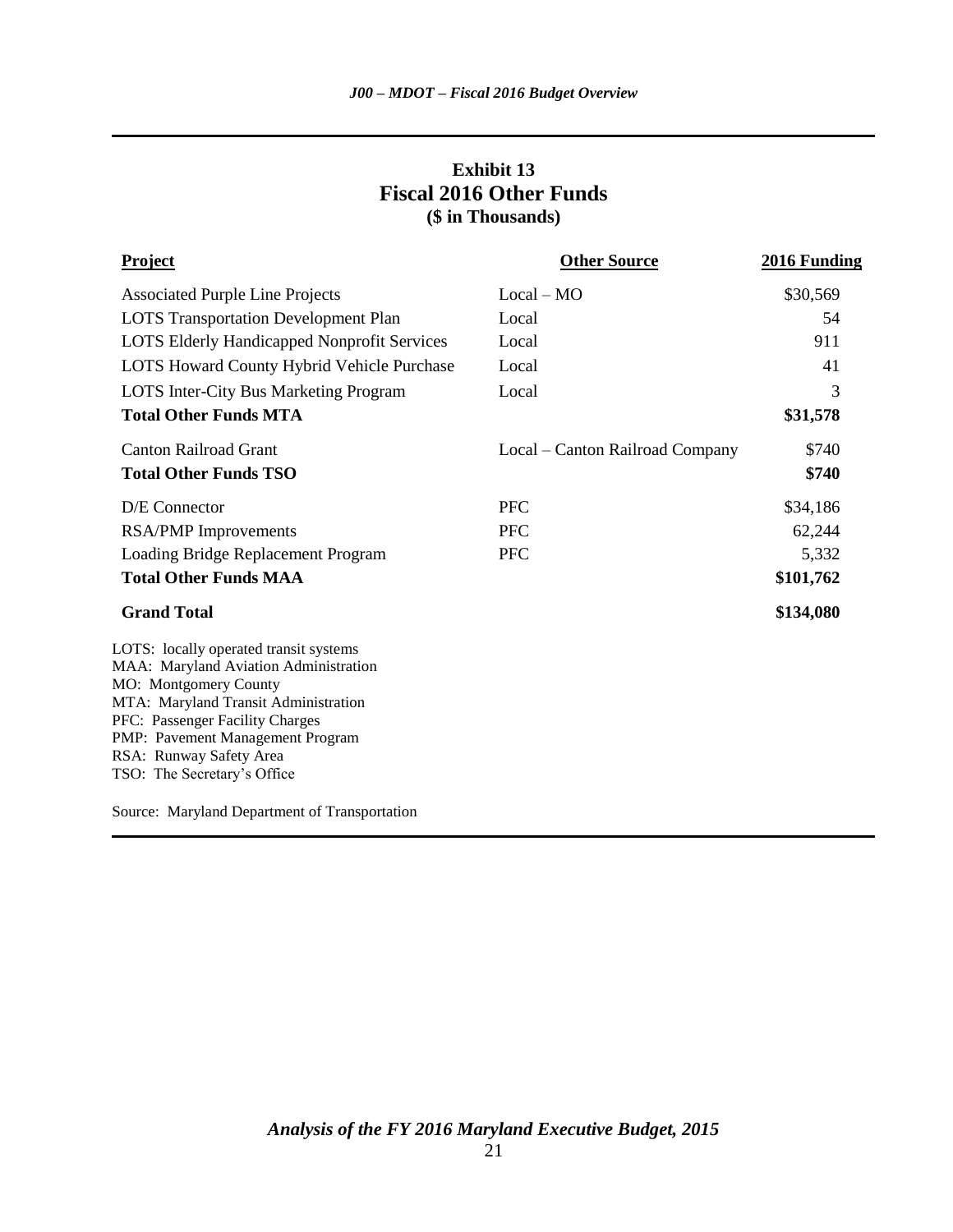## *Issues*

### **1. Transportation Policy – Detours Ahead**

The TTF forecast and the CTP submitted as required with the Maryland operating budget were developed by the previous Administration. With submission deadlines leaving little time for meaningful changes to be made, the new Administration allowed MDOT to submit the documents "as is." Consequently, the budget and the capital program about which the budget committees and subsequently the General Assembly will be making decisions do not reflect the new Administration's priorities, which could have major effects on how funds are expended and which capital projects continue to move ahead. Policy positions stated during the gubernatorial campaign – restoration of HUR funding to local governments, the level and timing of spending on mass transit (specifically the Red and Purple Lines), *etc.*, – could have a significant impact on transportation spending if implemented during fiscal 2016. **MDOT should brief the committees on the intended manner and timing of notifications to the legislature and the public of changes in policies or in the capital program which will have significant fiscal or budgetary impacts. Language to restrict funding for local transportation aid and transit capital projects to the intended purposes is included in the Recommended Actions section of this analysis.**

### **2. Federal Aid Outlook Uncertain**

Federal transportation funding aid to the states is currently provided through an extension of the two-year, \$105 billion authorization established through the passage of MAP-21, which, absent the extension, would have expired September 30, 2014. Under MAP-21, Maryland receives approximately \$780 million annually, comprising \$580 million in highway funding and \$200 million in transit funding. The current extension, which expires May 31, 2015, continues transportation funding to the states at the federal fiscal 2014 levels. State departments of transportation would like to see Congress pass a long-term surface transportation authorization bill to provide a level of certainty in planning capital projects, which often take years to plan and construct. A major impediment to passing a long-term authorization, however, is a lack of consensus on how to raise the necessary amount of revenues to support projected spending levels.

#### **Federal Highway Trust Fund**

Most of the federal aid received by MDOT comes from the FHTF. The primary sources of revenue to the FHTF are excise taxes on gasoline and other motor fuels. These taxes have not been increased since 1993, and the federal fuel tax revenue collections have not kept pace with the rate of inflation. Since federal fiscal 2008, Congress has transferred approximately \$65 billion in general funds to the FHTF to support federal transportation aid spending. The August 2014 baseline calculations for the FHTF by the Congressional Budget Office projects a shortfall of \$2 billion in federal fiscal 2015, which will grow to \$17 billion for federal fiscal 2016 unless revenues are increased, spending is reduced, or some combination of these two options is adopted. Over the past year, numerous proposals have been discussed ranging from a straight increase in the current federal gas tax,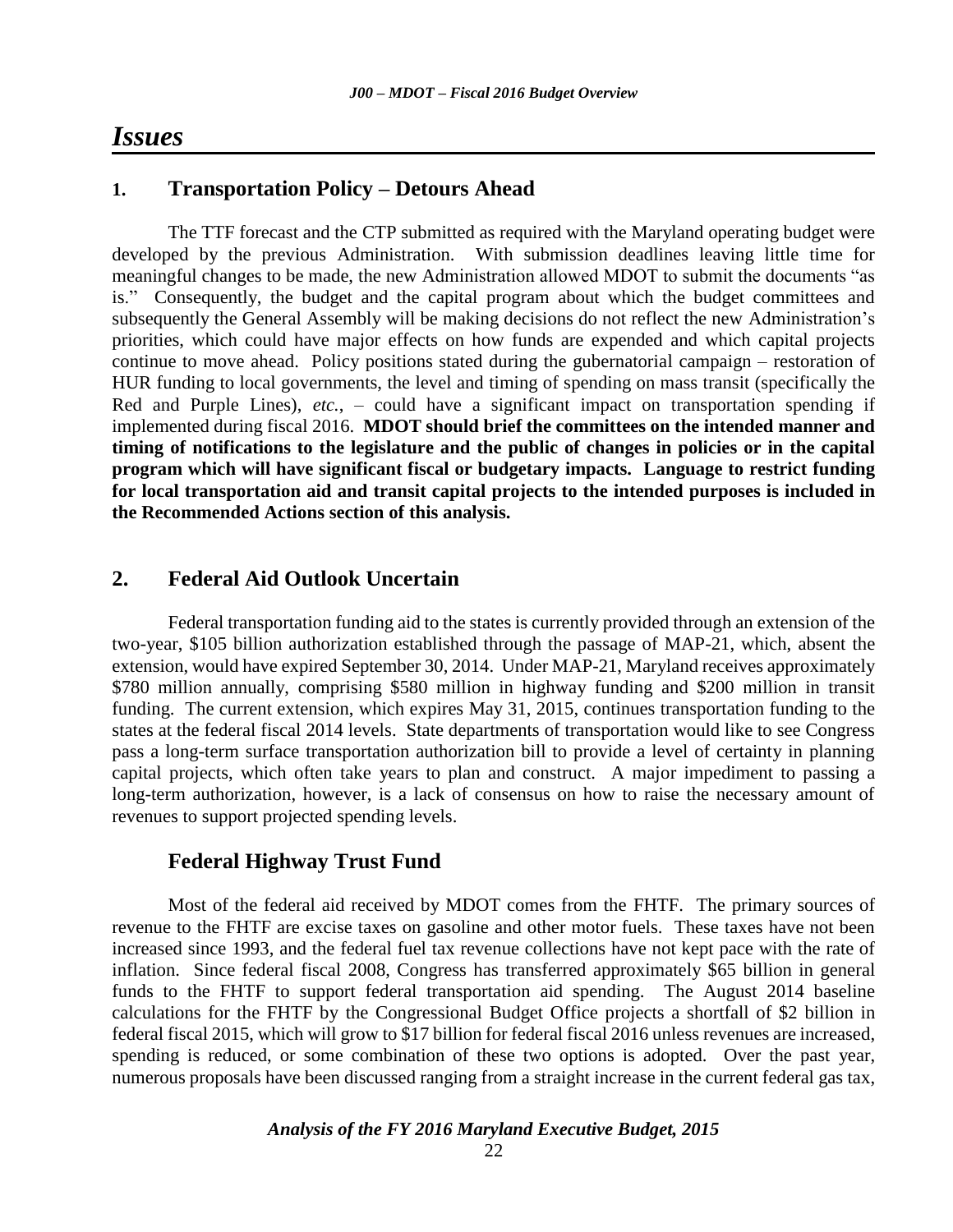to development of a vehicle miles traveled tax, to use of increased revenues associated with corporate tax reforms. To date, no proposal appears to have gained sufficient traction to be considered likely to occur. Should Congress fail to agree on a long-term authorization and funding source, states could be faced with continued short-term extensions with associated ad hoc solutions to FHTF shortfalls.

### **Maryland Transportation Trust Fund – Federal Aid Assumptions**

In recognition of the issues surrounding solvency of the FHTF, MDOT has incorporated conservative estimates of federal formula funding in its out-year forecast. Noting that, since federal fiscal 2004, obligation authority (the annual ceiling set by Congress on the amount of authorized money that can be obligated in a given year) has ranged from 84.0% to 95.0% and was 94.7% in federal fiscal 2014, MDOT has assumed an obligation authority level of 87.5% for federal fiscal 2016 and 80.0% for federal fiscal 2017 through 2020.

In addition to formula funding, the CTP assumes significant federal discretionary aid through the Federal Transit Administration's New Starts program for construction of the Red and Purple Line transit projects. Each project has been recommended for \$900 million in New Starts funds, and the first \$100 million of this funding for each project would be available in federal fiscal 2015 if Full Funding Grant Agreements are signed during the fiscal year.

If Congress develops a permanent solution to FHTF funding which allows for spending levels to increase in future years, Maryland's transportation program will benefit vis-à-vis MDOT's current projections. Should Congress resort to spending cuts to restore FHTF solvency, the federal aid assumptions used by MDOT would need to be revised further downward.

**MDOT should comment on the status of federal reauthorization efforts and the impact(s) to the capital program should Congress fail to pass a long-term reauthorization providing funding at, at least, the current level.**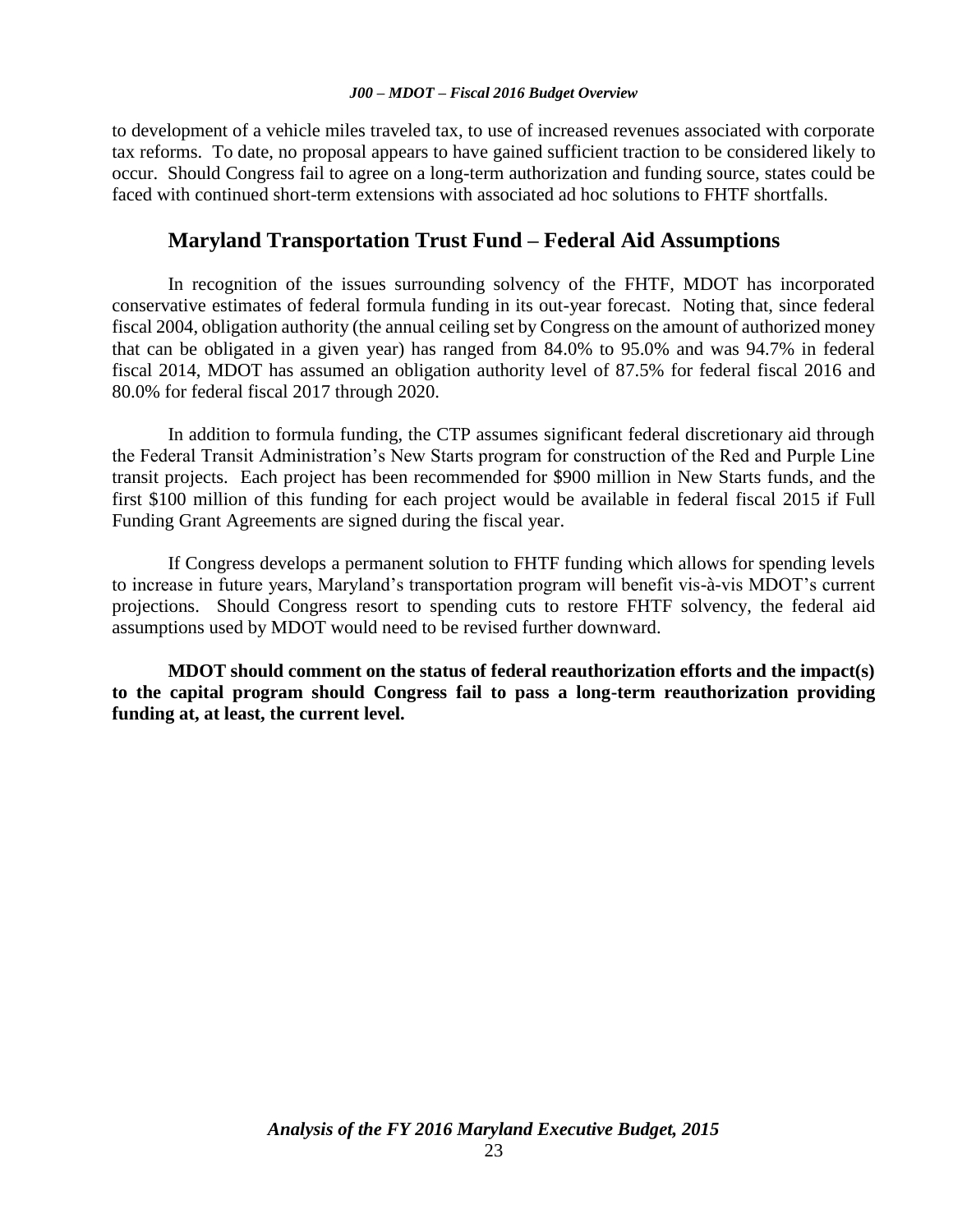# <span id="page-23-0"></span>*[Recommended Actions](#page-2-0)*

1. Add the following language:

Provided that it is the intent of the General Assembly that projects and funding levels appropriated for capital projects, as well as total estimated project costs within the Consolidated Transportation Program (CTP), shall be expended in accordance with the plan approved during the legislative session. The department shall prepare a report to notify the budget committees of the proposed changes in the event the department modifies the program to:

- (1) add a new project to the construction program or development and evaluation program meeting the definition of a "major project" under Section 2-103.1 of the Transportation Article that was not previously contained within a plan reviewed in a prior year by the General Assembly and will result in the need to expend funds in the current budget year; or
- (2) change the scope of a project in the construction program or development and evaluation program meeting the definition of a "major project" under Section 2-103.1 of the Transportation Article that will result in an increase of more than 10% or \$1,000,000, whichever is greater, in the total project costs as reviewed by the General Assembly during a prior session.

For each change, the report shall identify the project title, justification for adding the new project or modifying the scope of the existing project, current year funding levels, and the total project cost as approved by the General Assembly during the prior session compared with the proposed current year funding and total project cost estimate resulting from the project addition or change in scope.

Further provided that notification of project additions, as outlined in paragraph (1) above; changes in the scope of a project, as outlined in paragraph (2) above; or moving projects from the development and evaluation program to the construction program, shall be made to the General Assembly 45 days prior to the expenditure of funds or the submission of any contract for approval to the Board of Public Works.

**Explanation:** This annual budget bill language requires the department to notify the budget committees of proposed changes to the transportation capital program that will add a new project that was not in the fiscal 2015 through 2020 CTP or will increase a total project's cost by more than 10% or \$1 million, due to a change in scope. Reports are to be submitted with the draft and final versions of the CTP, with each using the 2015 session CTP as the basis for comparison. In addition, notification is required as needed throughout the budget year, if certain changes to projects are made.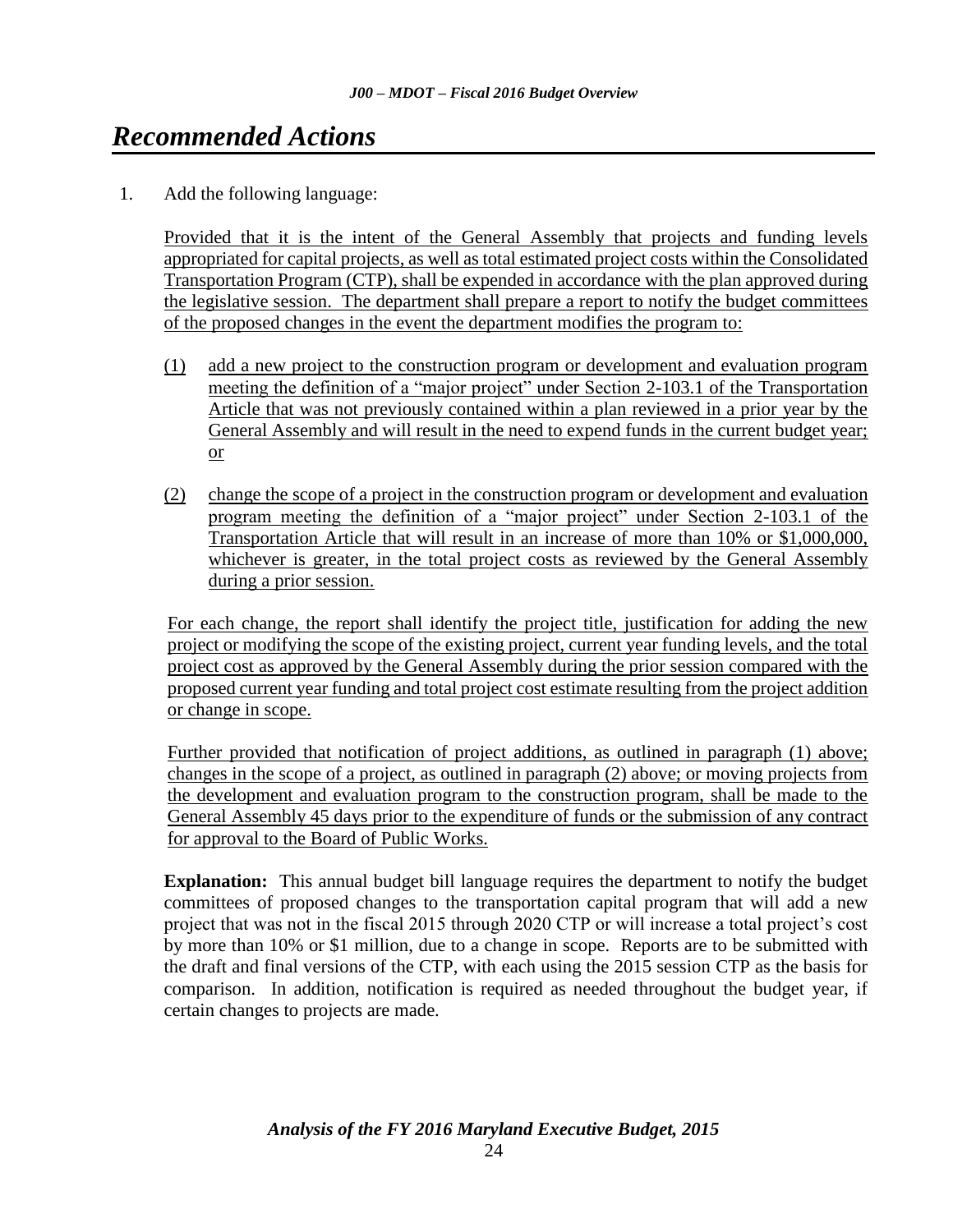| <b>Information Request</b>                                 | <b>Author</b>                            | <b>Due Date</b>                                                                                                        |
|------------------------------------------------------------|------------------------------------------|------------------------------------------------------------------------------------------------------------------------|
| Capital budget changes from<br>one CTP version to the next | Maryland Department of<br>Transportation | With draft CTP<br>With final CTP                                                                                       |
| Capital budget changes<br>throughout the year              | Maryland Department of<br>Transportation | prior<br>45<br>days<br>the<br>to<br>expenditure of funds<br><sub>or</sub><br>seeking Board of Public<br>Works approval |

2. Add the following language:

The Maryland Department of Transportation (MDOT) shall not expend funds on any job or position of employment approved in this budget in excess of xxx positions and xxx contractual full-time equivalents paid through special payments payroll (defined as the quotient of the sum of the hours worked by all such employees in the fiscal year divided by 2,080 hours) of the total authorized amount established in the budget for MDOT at any one time during fiscal 2016. The level of contractual full-time equivalents may be exceeded only if MDOT notifies the budget committees of the need and justification for additional contractual personnel due to:

- (1) business growth at the Helen Delich Bentley Port of Baltimore or Baltimore/Washington International Thurgood Marshall Airport which demands additional personnel; or
- (2) emergency needs that must be met (such as transit security or highway maintenance).

The Secretary shall use the authority under Sections 2-101 and 2-102 of the Transportation Article to implement this provision. However, any authorized job or position to be filled above the regular position ceiling approved by the Board of Public Works shall count against the Rule of xx imposed by the General Assembly. The establishment of new jobs or positions of employment not authorized in the fiscal 2016 budget shall be subject to Section 7-236 of the State Finance and Procurement Article and the Rule of xx.

**Explanation:** This annual budget bill language establishes a position ceiling for MDOT each year to limit growth in regular positions and contractual full-time equivalents.

| <b>Information Request</b>          | <b>Author</b> | Due Date  |
|-------------------------------------|---------------|-----------|
| Need for additional regular or MDOT |               | As needed |
| contractual positions               |               |           |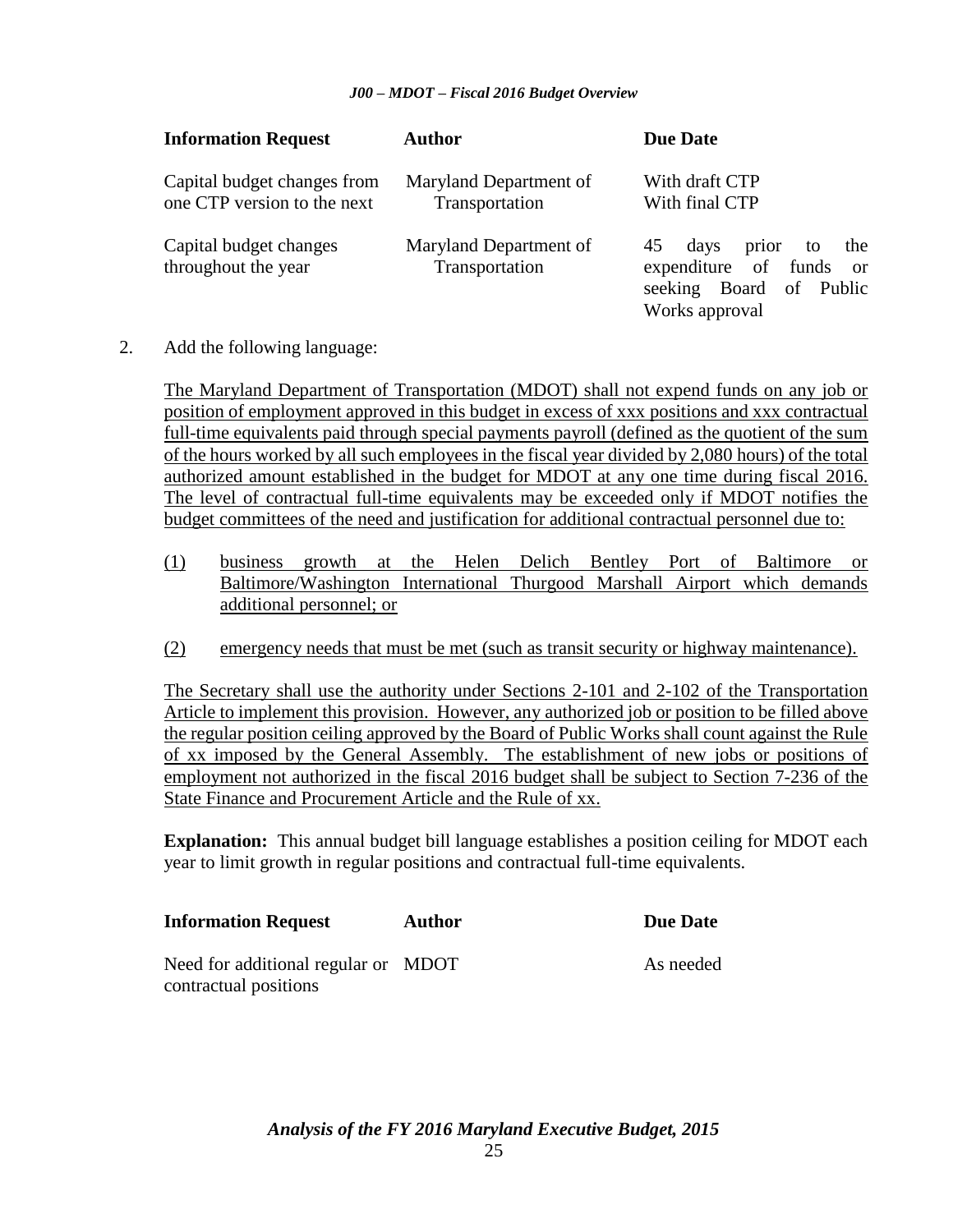3. Add the following language:

Further provided that no funds may be expended for any program of assistance to counties or municipalities for roads or other transportation purposes unless the funds were included in the budget as submitted or in a modification to that budget by a supplemental budget that is approved by the General Assembly and provides the specific intended distribution of funds.

Further provided that \$46,416,000 of the appropriation intended for the Red Line project and \$127,732,000 of the appropriation intended for the Purple Line Project, included in the appropriation for program J00H01.05 Facilities and Capital Equipment, may only be expended in those amounts for those purposes unless otherwise provided for in a supplemental budget as approved by the General Assembly.

**Explanation:** This language restricts funding for transportation aid to local governments and for major transit capital projects to the purposes intended unless the funding is modified in a supplemental budget approved by the general Assembly.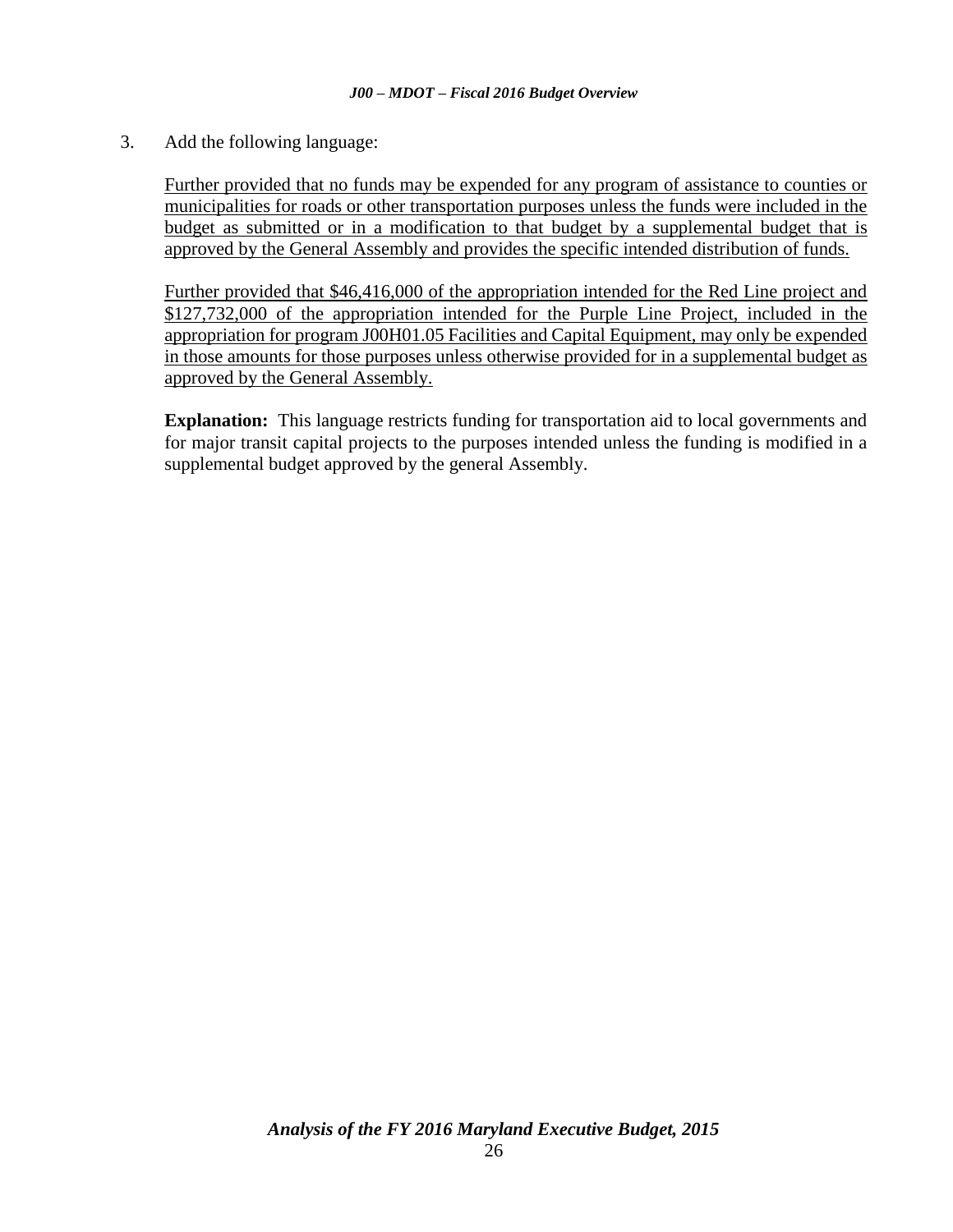Appendix 1

### **Transportation Trust Fund Transfers to/from State General Fund**

| <b>Fiscal</b><br>Year           | <b>Transfers from the Trust Fund</b><br>to the General Fund                                 | <b>Transfers from the General Fund</b><br>to the Trust Fund                                                            |
|---------------------------------|---------------------------------------------------------------------------------------------|------------------------------------------------------------------------------------------------------------------------|
| 1984                            | \$29.0 million (Budget Shortfall) <sup>(1)</sup>                                            |                                                                                                                        |
| 1986                            | \$100.0 million Maryland Deposit Insurance <sup>(2)</sup><br>Fund (Savings and Loan Crisis) |                                                                                                                        |
| 1987                            |                                                                                             | \$15.0 million (Partial payback of \$129.0 million)                                                                    |
| 1988                            |                                                                                             | \$30.0 million (Partial payback of \$129.0 million)                                                                    |
| 1989                            |                                                                                             | \$36.0 million (Partial payback of \$129.0 million)                                                                    |
| 1990                            |                                                                                             | \$36.0 million (Partial payback of \$129.0 million)                                                                    |
| 1991                            | \$22.2 million (Budget Shortfall) <sup>(3)</sup>                                            | \$12.0 million (Final payback of \$129.0 million)                                                                      |
| 1992                            | \$48.0 million (Budget Shortfall) <sup>(4)</sup><br>Equal to biennial registration windfall |                                                                                                                        |
| 1994                            | \$3.8 million (Early Retirement Veto $-111$ PINs) <sup>(5)</sup>                            |                                                                                                                        |
| 1995                            | \$1.3 million (Early Retirement Veto $-46$ PINs) <sup>(6)</sup>                             |                                                                                                                        |
| 1997                            |                                                                                             | \$6.0 million (Failure of Fuel Efficiency<br>Legislation) <sup>(7)</sup><br>\$21.0 million (Failure of Fuel Efficiency |
| 1998                            |                                                                                             | Legislation) <sup>(7)</sup><br>\$15.0 million (Failure of Fuel Efficiency                                              |
| 1999                            |                                                                                             | Legislation) $(7)$                                                                                                     |
| 2002                            |                                                                                             | \$23.1 million (Share of rental car sales tax paid in<br>fiscal 2002 as part of transit initiative). <sup>(8)</sup>    |
| 2003                            | \$160.0 million (Budget shortfall) <sup>(9)</sup>                                           |                                                                                                                        |
| 2004                            | \$154.9 million (Budget shortfall) <sup>(9)</sup>                                           |                                                                                                                        |
| 2006                            |                                                                                             | \$50.0 million partial payback of \$314.9 million <sup>(10)</sup>                                                      |
| 2012                            | $$100.0 \text{ million}^{(11)}$$                                                            | $$40.0$ million <sup><math>(11)</math></sup>                                                                           |
| 2014                            |                                                                                             | \$26.0 million $(11)$                                                                                                  |
| 2015                            |                                                                                             | \$25.0 million <sup>(11)</sup>                                                                                         |
| 2016                            |                                                                                             | $$21.0$ million <sup>(11)</sup>                                                                                        |
| <b>Total Paid</b><br><b>ICC</b> | \$619.2 million                                                                             | \$356.1 million                                                                                                        |
| Repayment                       |                                                                                             | \$264.9 million(12)                                                                                                    |
| <b>Total with</b><br>ICC        | \$619.2 million                                                                             | \$621.0 million                                                                                                        |